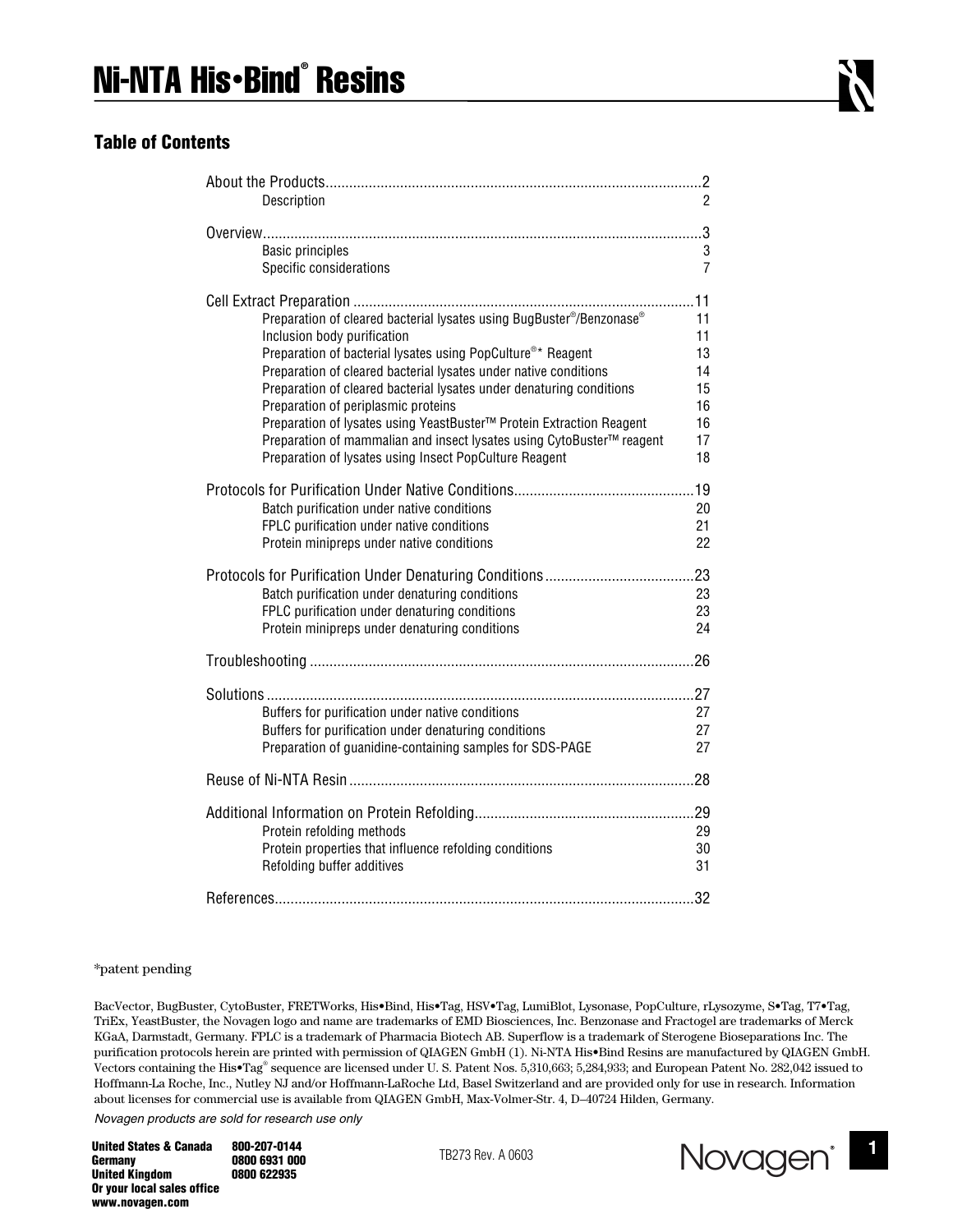# **About the Products**

| Ni-NTA His•Bind Resin                       | 10 <sub>m</sub><br>$25 \text{ ml}$<br>$100$ ml | 70666-3<br>70666-4<br>70666-5 |
|---------------------------------------------|------------------------------------------------|-------------------------------|
| Ni-NTA His•Bind Superflow™                  | $10 \mathrm{m}$<br>$25 \text{ ml}$<br>$100$ ml | 70691-3<br>70691-4<br>70691-5 |
| Ni-NTA Buffer Kit                           |                                                | 70899-3                       |
| BugBuster® Ni-NTA His•Bind Purification Kit |                                                | 70751-3                       |

## **Description**

#### **Ni-NTA His•Bind® Resins**

Store Ni-NTA His•Bind Resin and Ni-NTA His•Bind Superflow at 4°C.

Ni-NTA His•Bind Resin is used for rapid one-step purification of proteins containing a His•Tag<sup>®</sup> sequence by metal chelation chromatography. The His•Tag sequence binds to  $Ni<sup>2+</sup>$  cations, which are immobilized on the Ni-NTA His•Bind Resin. After unbound proteins are washed away, the target protein is recovered by elution with imidazole. The versatile system allows proteins to be purified under gentle, non-denaturing conditions or in the presence of either 6 M guanidine (Gu-HCl) or 8 M urea.

With the His•Tag/His•Bind technology, purification is based on the affinity between the 6–10 neighboring histidines of the His•Tag sequence and an immobilized metal ion (usually  $Ni<sup>2+</sup>$ ). The metal is held by chelation with reactive groups covalently attached to a solid support. The Ni-NTA His•Bind Resins use nitriloacetic acid (NTA) as the chelator, which has four sites available for interaction with metal ions. NTA chemistry minimizes leaching of the metal during purification and is compatible with up to 10 mM β-mercaptoethanol or 1 mM Tris(hydroxypropyl)phosphine (THP) for reduction of disulfide bonds.

Both Ni-NTA His•Bind Resin and Ni-NTA His•Bind Superflow have a binding capacity of 5–10 mg protein per ml resin. Ni-NTA His•Bind Resin is intended for gravity flow columns only. Ni-NTA His•Bind Superflow is compatible with FPLC or gravity-flow applications.

#### **Ni-NTA Buffer Kit**

- $2 \times 125$  ml 4X Ni-NTA Bind Buffer
- 125 ml 4X Ni-NTA Wash Buffer
- 50 ml 4X Ni-NTA Elute Buffer

Store the unopened Ni-NTA Buffer Kit at room temperature.

The Ni-NTA Buffer Kit contains 4X concentrated solutions for protein binding, washing and elution under native (non-denaturing) conditions. The concentrated solutions should be diluted to 1X with sterile deionized water shortly before use. 1X solutions may be stored at 4°C for short periods.

## **BugBuster Ni-NTA His•Bind Purification Kit**

- $2 \times 100$  ml BugBuster Protein Extraction Reagent
- $10,000$  U Benzonase<sup>®</sup> Nuclease
- 10 ml Ni-NTA His•Bind Resin
- pkg/4 Chromatography Columns

Store BugBuster reagent at room temperature. Store Benzonase at –20°C.

The BugBuster Ni-NTA His•Bind Purification Kit combines the Ni-NTA His•Bind Resin and BugBuster Protein Extraction Reagent for convenient preparation of soluble cell extracts and affinity purification of His•Tag fusion proteins. BugBuster Protein Extraction Reagent is a readyto-use solution formulated for the gentle disruption of the cell wall of *E. coli*, resulting in the liberation of soluble protein. The kit includes Benzonase Nuclease for viscosity reduction and removal of nucleic acids from protein preparations. Cells are harvested by centrifugation as



**United States & Canada 800-207-0144 Germany 0800 6931 000 United Kingdom Or your local sales office www.novagen.com**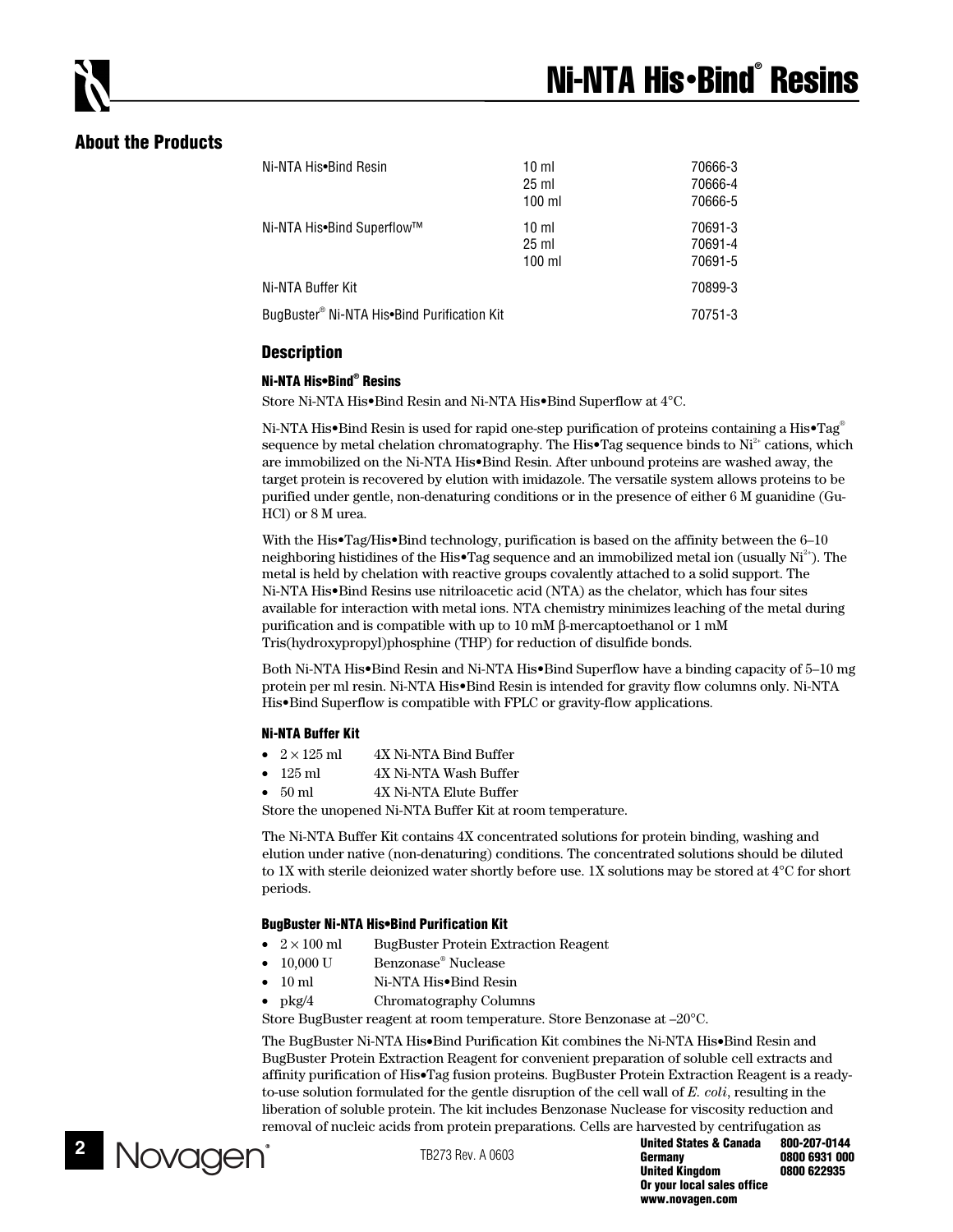# Ni-NTA His•Bind® Resins



usual, followed by suspension in BugBuster® Protein Extraction Reagent. During a brief incubation, soluble proteins are released without denaturation. Note that BugBuster extraction is enhanced by adding a small amount of lysozyme during the incubation. Novagen offers rLysozyme™ Solution separately (Cat. No. 71110-3). The extract is clarified by centrifugation, which removes cell debris and insoluble proteins. The clarified extract is ready to apply to the Ni-NTA His•Bind Resin.

## **Overview**

Optimal expression of recombinant proteins in various expression systems can be easily achieved when the vectors and host cells are carefully chosen, and the growth conditions are properly controlled. Culture conditions and the induction of expression have profound effects on the way the recombinant protein is produced, and in this context, directly influence the strategies employed for protein purification. It is therefore advisable to empirically establish optimal conditions with small-scale cultures before purification on a larger scale is attempted. Recombinant proteins expressed in *E. coli* can be produced in a soluble form, but in many cases, especially at high expression levels, they aggregate and form insoluble inclusion bodies. The formation of inclusion bodies is influenced by the nature of the protein, by the host cell, and by the level of expression resulting from the vector choice and the growth and induction conditions. Inclusion bodies invariably limit the utility of standard purification procedures which rely on the protein's native soluble form. Purification of His•Tag® fusion proteins by Ni-NTA His•Bind affinity chromatography, however, can be performed under either native or denaturing conditions and is not affected by problems arising from protein insolubility. Most proteins in inclusion bodies are simply solubilized with detergents or denaturants such as 8 M urea or 6 M Gu-HCl before the purification steps are initiated.

## **Basic principles**

#### **Lysis and binding buffers**

In general, bacterial cells can be lysed directly in the same buffer used for binding to the Ni-NTA His•Bind Resin. In the following protocols, 1X Ni-NTA Binding Buffer should be used for lysis and binding under native conditions, and is referred to as "lysis/binding buffer". For purification under denaturing conditions, use the denaturing lysis/binding buffer recipe given on page 23.

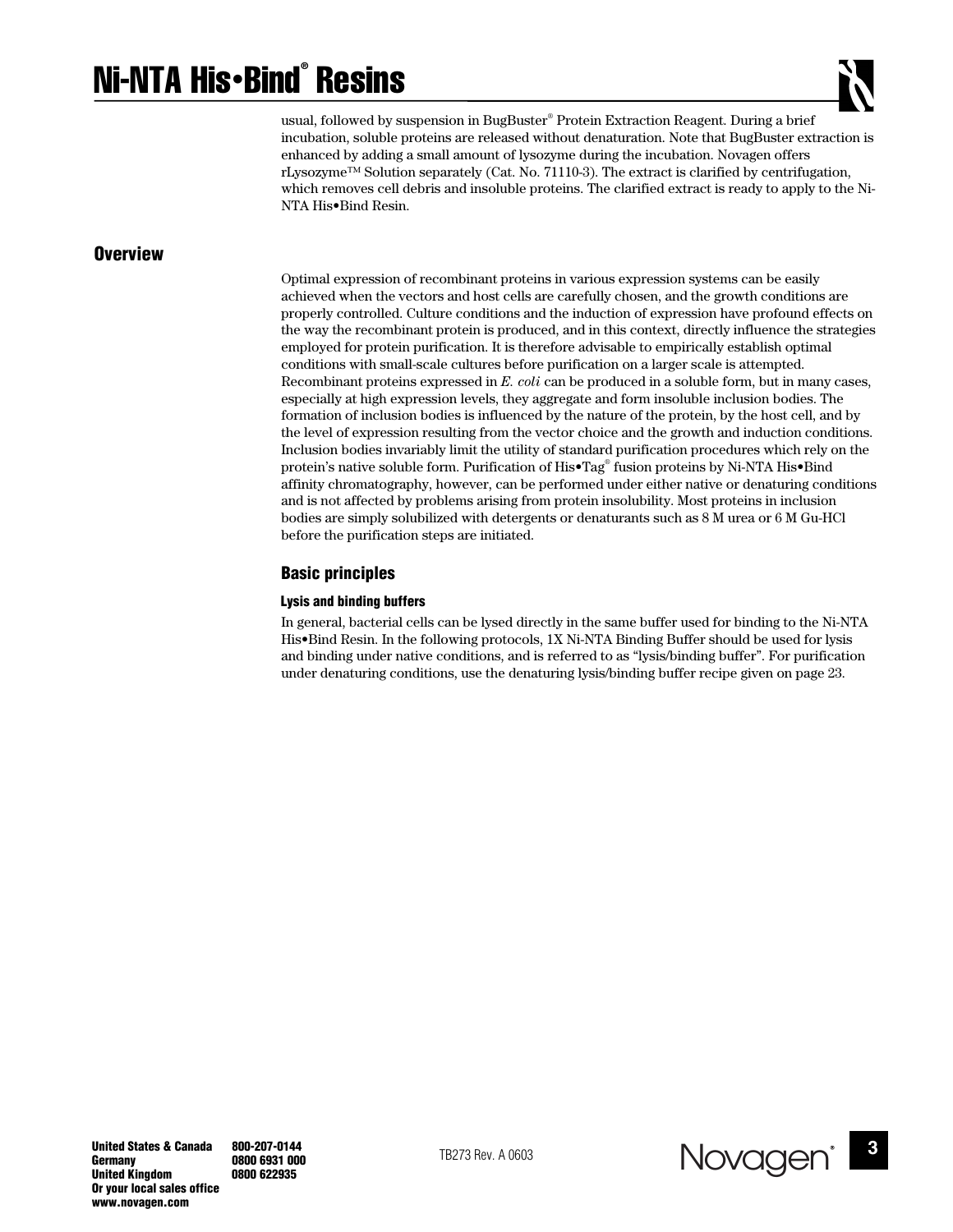#### **Culture size**

Optimal purification is dependent on a number of factors, including the amount of  $His \cdot Tag^{\circ}$ fusion protein required and expression level. The amount of culture required depends on the level at which the protein is expressed, which must be determined empirically for each expression experiment. If the protein is not expressed efficiently, bacteria in a larger amount of culture must be lysed in a given volume of lysis/binding buffer corresponding to a high "concentration factor". The concentration factor is defined as the ratio of the culture size to the amount of lysis/binding buffer used. Examples of the relationship between expression levels and recommended culture volumes and concentration factors are provided in Table 1.

For example, if a protein is expressed at 0.1 mg/ml and a miniature batch purification procedure will be used under denaturing conditions (see "Batch purification under denaturing conditions", page 23), a 100 ml culture should be concentrated 100 fold by resuspending the pellet in 1 ml of denaturing lysis/binding buffer.

Under native conditions, it is more difficult to predict the amount of soluble protein present in the lysate. Generally, 50–100 fold concentration is recommended to purify significant amounts of His•Tag fusion protein.

| <b>Concentration of His•Tag</b><br>fusion protein | <b>Expression</b><br>level | <b>Culture</b><br>volume | <b>Amount of His•Tag</b><br>fusion protein | <b>Concentration</b><br>factor* |
|---------------------------------------------------|----------------------------|--------------------------|--------------------------------------------|---------------------------------|
| <b>Denaturing conditions</b>                      |                            |                          |                                            |                                 |
| 50 mg/liter                                       | 40%                        | 3 ml                     | $150 \,\mathrm{µg}$                        | 3X                              |
| 10 mg/liter                                       | 8%                         | $10 \text{ ml}$          | $100 \mu$ g                                | 10X                             |
| 2 mg/liter                                        | 1.6%                       | $25 \text{ ml}$          | $50 \mu$ g                                 | 25X                             |
| $0.5$ mg/liter                                    | $0.4\%$                    | $50 \text{ ml}$          | $25 \mu$ g                                 | 50X                             |
| $0.1$ mg/liter                                    | 0.8%                       | $100 \text{ ml}$         | $10 \mu$ g                                 | 100X                            |
| <b>Native conditions</b>                          |                            |                          |                                            |                                 |
| $>1$ mg/liter                                     | $>1\%$                     | $50 \text{ ml}$          | $> 50 \mu g$                               | 50X                             |
| $< 1$ mg/liter                                    | $< 1\%$                    | $100 \text{ ml}$         | $< 100 \mu g$                              | 100X                            |

#### **Table 1. Determination of cell culture volume requirements**

\*After lysis in 1 ml.

#### **Reducing nonspecific binding**

Because there is a higher potential for binding background contaminants under native conditions, low concentrations of imidazole (10–20 mM) in the lysis/binding and washing buffers are recommended. An imidazole ring is part of the structure of histidine. The imidazole rings in the histidine residues of the His•Tag sequence bind to the nickel ions immobilized by the NTA groups on the matrix. Imidazole itself also can bind to the nickel ions and disrupt the binding of dispersed histidine residues in background proteins. At low imidazole concentrations, the affinity of the 6–10 histidine residues in the His•Tag sequence is strong, allowing efficient binding of the His•Tag fusion proteins, whereas nonspecific binding of background proteins is prevented. Therefore, adding imidazole to the lysis/binding buffer leads to greater purity in fewer steps. For most proteins, up to 20 mM imidazole can be used without affecting the yield. If the His•Tag fusion protein does not bind under these conditions, the amount of imidazole should be reduced to 1–5 mM.

Binding of His•Tag fusion proteins to Ni-NTA His•Bind Resin is not conformation-dependent and is not affected by most detergents and denaturants (Table 2, page 9). The stability of the His•Tag-Ni-NTA interaction in the presence of low levels of β-ME (up to 10 mM ) or

Tris(hydroxypropyl)phosphine (THP, up to 1 mm) in the lysis/binding buffer can be used to prevent the copurification of host proteins that may have formed disulfide bonds with the protein of interest during cell lysis. Detergents such as Triton X-100 and Tween-20 (up to 2%), or high salt concentrations (up to 2 M NaCl) (Table 2, page 9), also have no effect on binding, and may reduce nonspecific binding to the matrix due to nonspecific hydrophobic or ionic interactions. Nucleic acids that might associate with certain DNA- and RNA-binding proteins are also removed without affecting the recovery of the His•Tag fusion protein.

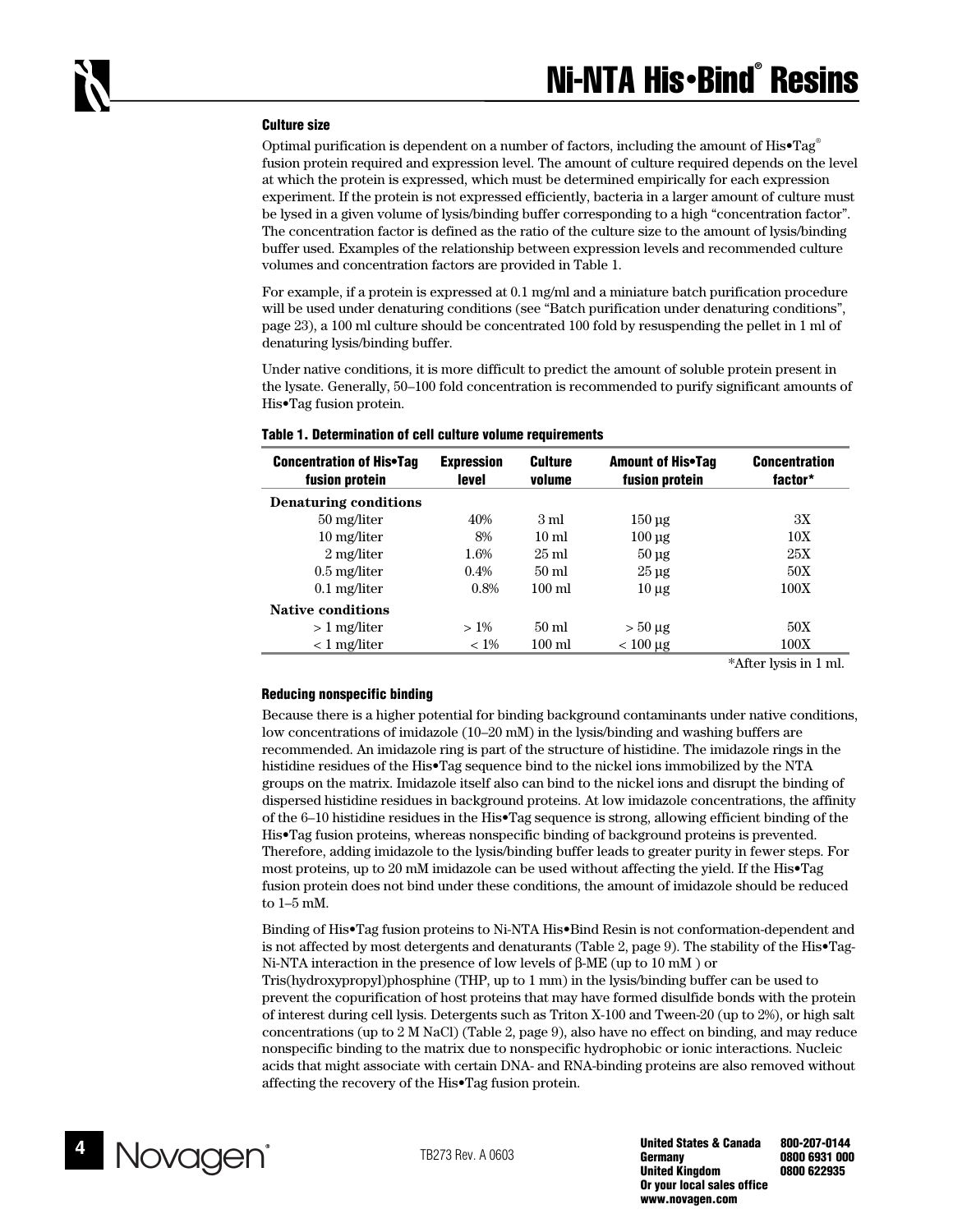#### **Protein solubility and intracellular location**

Since the interaction between Ni-NTA and the His•Tag® sequence of the recombinant protein does not depend on tertiary structure, proteins can be purified either under native or denaturing conditions. To set up the best purification strategy, it is important to determine whether the protein is soluble in the cytoplasm or located in cytoplasmic inclusion bodies. Many proteins form inclusion bodies when they are expressed at high levels in bacteria, while others are tolerated well by the cell and remain in the cytoplasm in their native configuration. Proteins that contain appropriate leader peptide sequences may be secreted into the periplasmic space, but this depends on the host cell and on the nature of both the leader peptide and the recombinant protein.

*Note: When secretion signal peptides are used, the His•Tag cannot be located at the N-terminus, because it would be removed together with the leader sequence following secretion.* 

#### **Purification under native or denaturing condiflons**

The decision whether to purify His•Tag fusion proteins under denaturing or nondenaturing conditions depends on protein location and solubility, the accessibility of the His•Tag, the downstream application, and whether biological activity must be retained. Furthermore, if efficient renaturing procedures are available, denaturing purification and subsequent refolding may be considered.

#### **Purification under native conditions**

If purification under native conditions is preferred or necessary, the His•Tag fusion protein must be soluble. However, even when most of the protein is present in inclusion bodies, there is generally some soluble material that can be purified in its native form. Purification of His•Tag fusion proteins under native conditions can be exploited to copurify associated proteins such as enzyme subunits and binding proteins present in the expressing cells (2, 3), added to the lysate prior to purification, or added to the Ni-NTA His•Bind matrix after the His•Tag fusion protein is bound.

The potential for unrelated, untagged proteins to interact with the Ni-NTA His•Bind Resin is usually higher under native than under denaturing conditions. This is reflected in the larger number of proteins that appear in the first wash. Nonspecific binding can be reduced by including a low concentration of imidazole (10–20 mM) in the lysis/binding and wash buffers [1X Ni-NTA Wash Buffer (Cat. No. 70925) contains 20 mM imidazole].

In rare cases the His•Tag sequence is hidden by the tertiary structure of the native protein, so that soluble proteins require denaturation before they can be purified on Ni-NTA His•Bind Resin. As a control, always perform a parallel purification under denaturing conditions. If purification is possible only under denaturing conditions, and this is undesirable, the problem with inaccessible tags can generally be resolved by moving the tag to the opposite terminus of the protein.

It is difficult to provide a general protocol for the purification of His•Tag® fusion proteins under native conditions because there is significant variation in protein structure that can interfere with binding. However there are some general suggestions that may aid in optimizing the native purification procedure:

- Cells can be lysed gently by using BugBuster® Protein Extraction Reagent. Inclusion of Benzonase® Nuclease reduces viscosity and removes nucleic acids.
- Alternatively, cells can be lysed by sonication or homogenization after treatment with lysozyme. To prevent protein degradation, cells and protein solutions should be kept at 0–4°C at all times; addition of protease inhibitors also may be necessary.
- Low concentrations of imidazole in the lysis/binding and wash buffers minimize nonspecific binding and reduce the amount of contaminating proteins.
- All buffers should have ionic strength sufficient to prevent nonspecific interactions between proteins and the Ni-NTA His•Bind matrix. The minimum salt concentration during binding and washing steps should be 300 mM NaCl. The maximal concentration is 2 M NaCl (Table 2, page 9).

Secretion efficiency for proteins containing a secretion signal sequence can be determined for secreted proteins by purification of the periplasmic extract after osmotic shock (see *"*Preparation of periplasmic proteins", page 16)

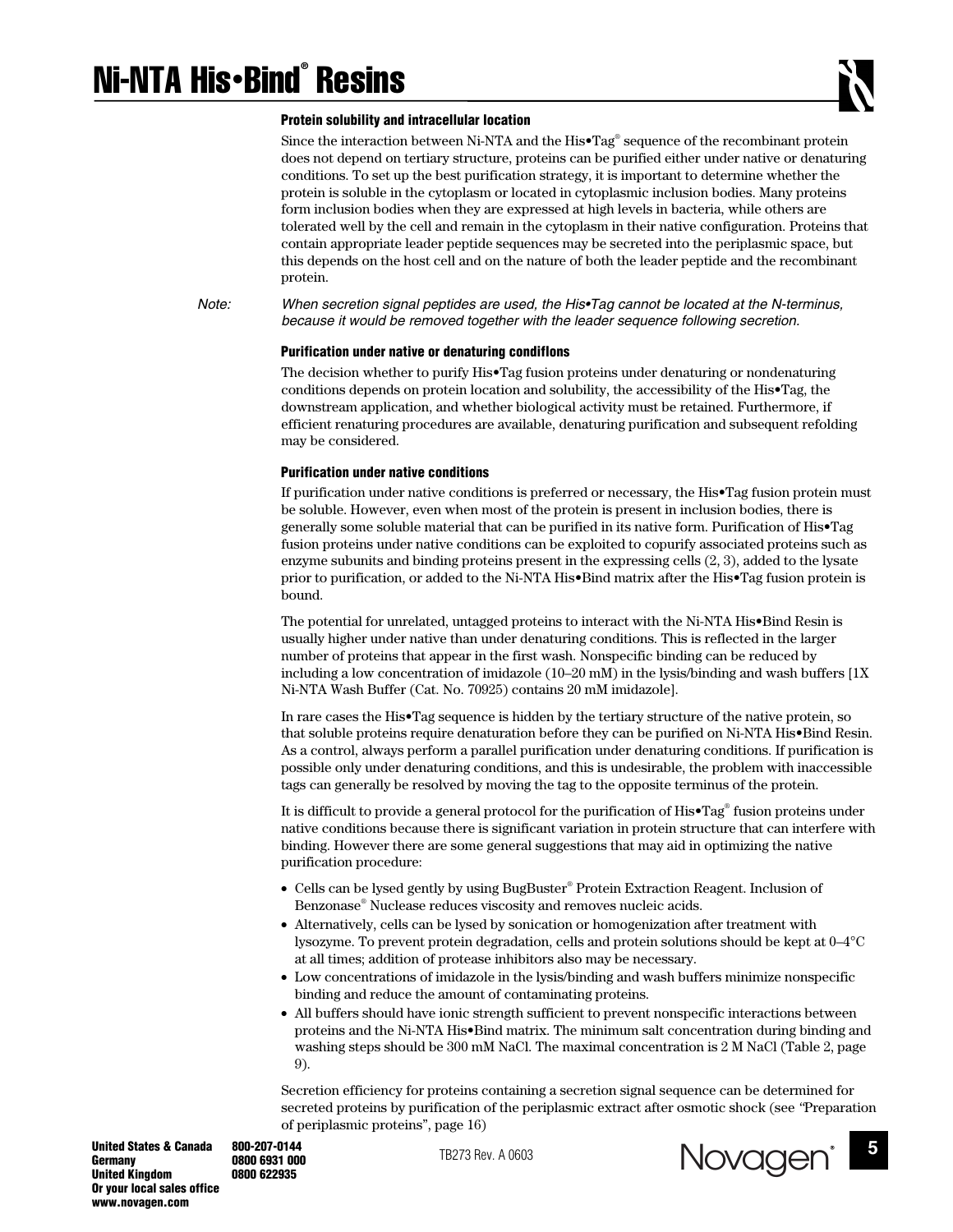#### **Purification under denaturing conditions**

High levels of expression of recombinant proteins in a variety of expression systems can lead to the formation of insoluble aggregates; in *E. coli*, these are known as inclusion bodies. Strong denaturants such as 6 M Gu-HCl or 8 M urea completely solubilize cells, inclusion bodies, and His•Tag® fusion proteins. Other denaturants or detergents also can be used, but the choice of these reagents and the specific concentrations needed must be established empirically. Under denaturing conditions, the His•Tag on a protein will be fully exposed so that improved binding to the Ni-NTA His•Bind matrix will occur, and, because the potential for nonspecific binding has been reduced, the efficiency of the purification procedure will be maximized.

His•Tag fusion proteins purified under denaturing conditions can be used directly, or may have to be renatured and refolded. Protein renaturation and refolding can be carried out on the Ni-NTA His•Bind column itself prior to elution (4) or in solution (5); additional suggestions are included in this manual (see "Protein refolding methods", page 29).

#### **Batch or column purification**

Proteins may be purified on Ni-NTA His•Bind Resins in either a batch or a column procedure. The batch procedure entails binding the protein to the Ni-NTA His•Bind Resin in solution and then packing the protein-resin complex into a column for the washing and elution steps. This strategy promotes efficient binding of the His•Tag fusion protein especially when the His•Tag sequence is not fully accessible or when the protein in the lysate is present at a very low concentration.

In the column procedure, the Ni-NTA His•Bind Resin is first packed into the column and equilibrated with 1X Ni-NTA Bind Buffer. The cell lysate is then slowly applied to the column. Washing and elution steps are identical in the batch and column procedures.

#### **Protein binding**

Proteins containing one or more His•Tag sequences, located at either the amino and/or carboxyl terminus of the protein, can bind to the Ni-NTA groups on the matrix with an affinity far greater than that of antigen-antibody or enzyme-substrate interactions. Binding of the His•Tag sequence does not depend on the three-dimensional structure of the protein. Even when the sequence is not completely accessible it will bind as long as more than two histidine residues are available to interact with the nickel ion; in general, the smaller the number of accessible histidine residues, the weaker the binding will be. Untagged proteins that have histidine residues in close proximity on their surface will also bind to Ni-NTA , but in most cases this interaction will be much weaker than the binding of the His•Tag. Any host proteins that bind nonspecifically to the Ni-NTA His•Bind Resin itself can be washed away under relatively stringent conditions that do not affect the binding of His•Tag fusion proteins.

Binding can be carried out in a batch or column mode (see "Batch or column purification", above). If the concentration of His•Tag fusion protein is low, or if it is expressed at low levels, or secreted into the media, the protein should be bound to Ni-NTA His•Bind Resin in a batch procedure, and under conditions in which background proteins do not compete for the binding sites, e.g. at a slightly reduced pH or in the presence of low imidazole concentrations (10–20 mM). At low expression levels under native conditions, binding can be optimized for every protein by adjusting the imidazole concentration and/or pH of the bind buffer. If high background levels are still present, equilibrating the Ni-NTA His•Bind matrix with a binding buffer containing up to 20 mM imidazole prior to binding is recommended [1X Ni-NTA Bind Buffer (Cat. No. 70924) contains 10 mM imidazole]. The matrix is thus "shielded", and nonspecific binding of proteins with weak interactions is significantly reduced.

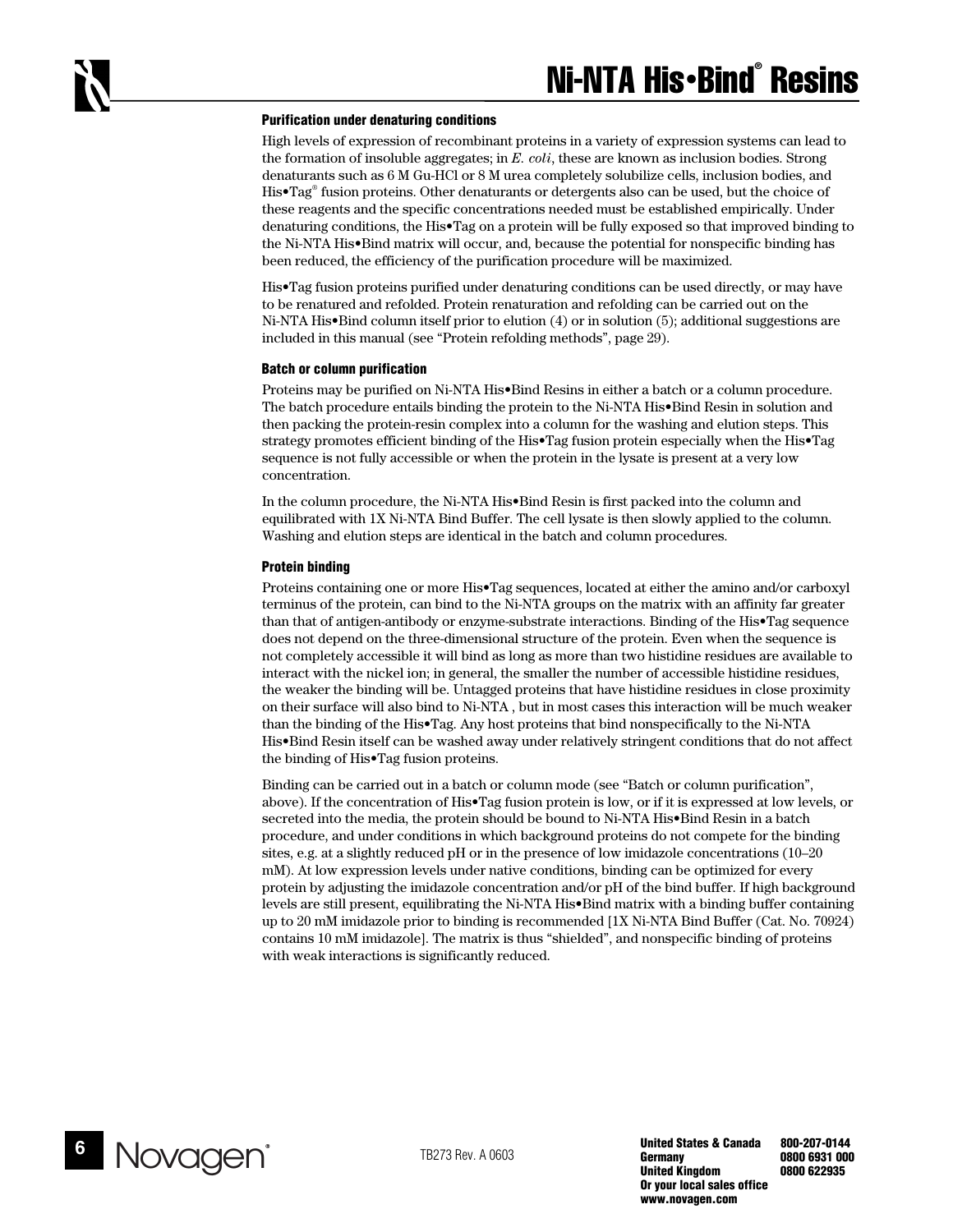#### **Wash**

Endogenous proteins with histidine residues that interact with the Ni-NTA His•Bind Resin can be washed out of the matrix with stringent conditions, achieved by lowering the pH to 6.3 or by adding imidazole at a 10–50 mM concentration. (1X Ni-NTA Wash Buffer contains 20 mM imidazole). In bacterial expression systems, the recombinant proteins are usually expressed at high levels, and the level of copurifying contaminant proteins is relatively low. Therefore it generally is not necessary to wash the bound His•Tag® fusion protein under very stringent conditions. In lysates derived from eukaryotic expression systems the relative abundance of proteins that may contain neighboring histidines is higher; the resulting background problem becomes more critical especially when nondenaturing procedures are employed. In these instances it becomes necessary to increase the stringency of the wash steps considerably. This can be performed most effectively by gradually decreasing the pH of the wash buffer or by slowly increasing the concentration of imidazole in defined steps; step-gradients are preferable because they are much more effective than linear gradients when metal affinity chromatography methods are employed. The optimal pH and/or imidazole concentrations for the washes will vary slightly for each protein and must be determined empirically.

#### **Protein elution**

Although several elution methods are effective(imidazole, pH, and EDTA), imidazole is mildest and is recommended under native conditions, when the protein would be damaged by a reduction in pH, or when the presence of metal ions in the eluate may have an adverse effect on the purified protein. Elution can be effected by increasing the imidazole concentration to 100–250 mM. The His•Tag fusion proteins will dissociate from the Ni-NTA His•Bind Resin because they can no longer compete for binding sites. 1X Ni-NTA Elute Buffer contains 250 mM imidazole for elution of proteins under native conditions; see page 27 for additional buffer recipes.

The histidine residues in the His•Tag sequence have a  $pK_a$  of approximately 6.0 and will become protonated if the pH is reduced (pH 4.5–5.3). Under these conditions the His•Tag fusion protein can no longer bind to the nickel ions and will dissociate from the Ni-NTA His•Bind Resin.

Elution conditions are highly reproducible, but optimum conditions must be determined for each His•Tag fusion protein which is being purified. Monomers generally elute at approximately pH 5.9, whereas aggregates and proteins that contain more than one His•Tag sequence elute at approximately pH 4.5.

Reagents such as EDTA or EGTA chelate the nickel ions and remove them from the NTA groups. This causes the His•Tag fusion protein to elute as a protein-metal complex. NTA His•Bind Resins that have lost their nickel ions become white in color and must be recharged if they are to be reused.

#### **Specific considerations**

#### **Contaminating proteins**

Proteins that contain neighboring histidines are not common in bacteria, but are quite abundant in eukaryotic cells. These proteins bind to the Ni-NTA His•Bind Resin much more weakly than proteins with a His•Tag sequence, and can thus be easily washed away, even when they are much more abundant than the His•Tag fusion protein (6). The addition of low concentrations of imidazole in the binding and wash buffers is very effective in preventing contaminating proteins from binding to the Ni-NTA His•Bind matrix in the first place. This is especially important when purifying His•Tag fusion proteins under native conditions.

To reduce disulfide bonds that may have formed between contaminating proteins and the His•Tag fusion protein, add 10 mM β-mercaptoethanol or 1 mM Tris(hydroxypropyl)phosphine (THP). Use of dithiothreitol (DTT) is not recommended. (See Table 2, page 9.)

Proteins that copurify because they are linked to the His•Tag fusion protein, proteins that associate nonspecifically with the His•Tag fusion protein, and nucleic acids that associate with the His•Tag fusion protein can appear as contaminants in the eluate. All of these contaminants can be easily removed by washing the resin under more stringent conditions, by adding low concentrations of a detergent (0.1–1 % Triton X-100 or 0.5% Sarkosyl), by increasing the salt concentration to up to 2 M NaCl, or by including ethanol or glycerol (up to 30%) to reduce



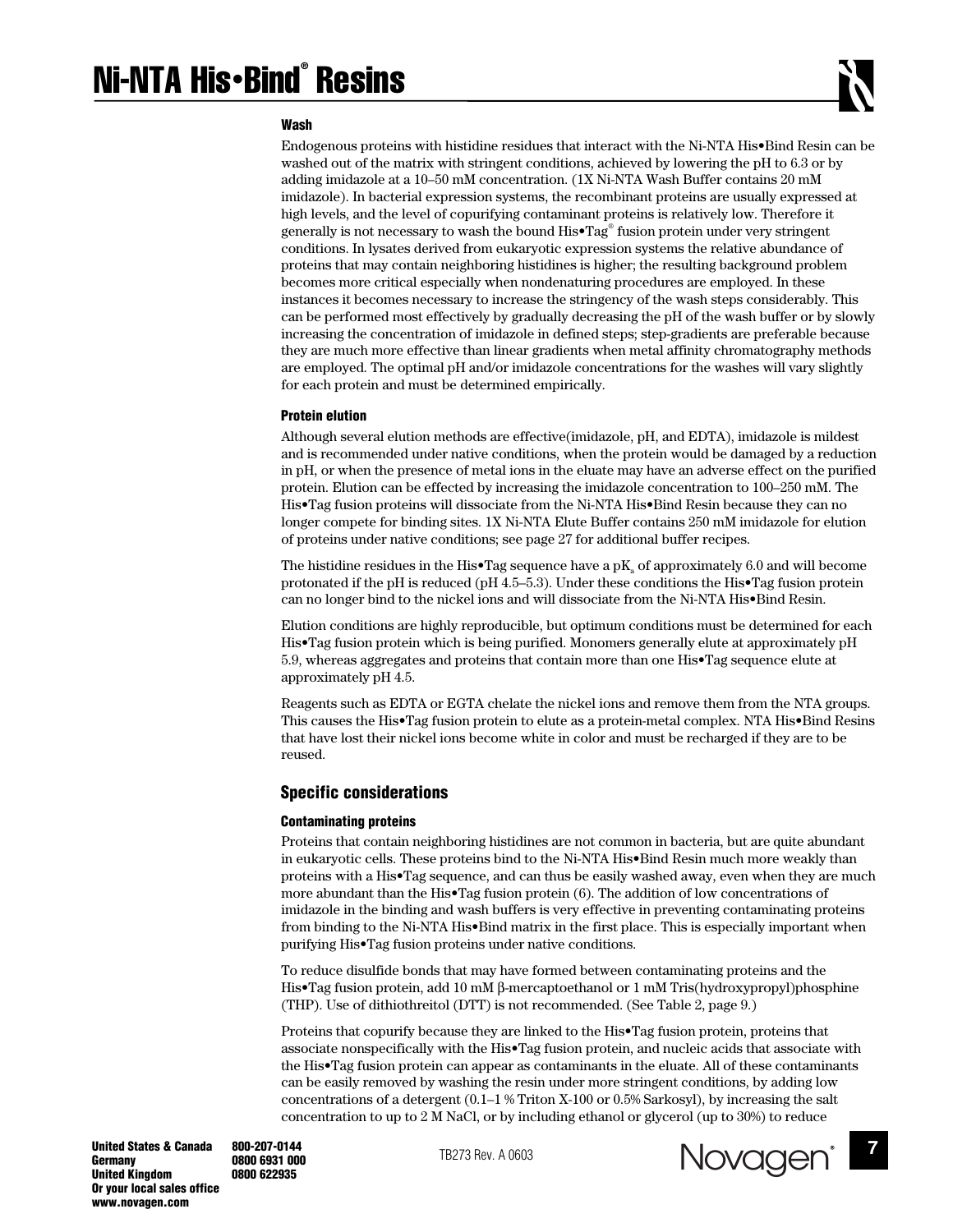hydrophobic interactions. The optimal amounts of any of these reagents should be determined empirically for each purification protocol. Nucleic acids may also be removed with Benzonase<sup>®</sup> Nuclease treatment prior to binding.

In some rare cases untagged, cellular proteins may bind to directly the carbohydrate matrix of Ni-NTA His•Bind Resin or Ni-NTA His•Bind Superflow™ resin. This situation might be remedied by using a different matrix such as His•Bind Quick Resin or His•Bind Fractogel® for the purification procedure.

Truncated His•Tag® fusion proteins are common contaminants that are copurified by Ni-NTA His•Bind affinity chromatography. These contaminants result from internal initiation of translation (C-terminal His•Tag fusion proteins), from premature translation termination (N-terminal His•Tag fusion proteins), or from protein degradation during protein expression or purification. This can be assessed by monitoring the size of His•Tag fusion proteins using other detection methods (e.g. S•Tag™ Western Blot Kit or HSV•Tag® Monoclonal Antibody for the appropriate vectors). Changing the location of the tag to the amino or carboxyl terminus may be required to eliminate or minimize the appearance of these truncated forms. Addition of protease inhibitors before and during the lysis steps also may minimize protein degradation.

It is preferable to choose column size and total binding capacity to approximately match the amount of His•Tag fusion protein to be purified (7). Because His•Tag fusion proteins have a higher affinity for the Ni-NTA His•Bind Resin than the background proteins, very few nontagged proteins will be retained on the resin if nearly all available binding sites are occupied by the His•Tag fusion protein. If too much Ni-NTA His•Bind matrix is used, other proteins may nonspecifically bind to unoccupied sites and elute as contaminants.

#### **Limitations**

Ni-NTA His•Bind matrices should not be exposed to high concentration of strong reducing agents such as DTT or DTE; these reagents reduce the nickel ions and thereby prevent them from binding His•Tag fusion proteins. Ni-NTA His•Bind Resins that have been reduced turn brown in color. In some situations, β-mercaptoethanol (up to 10 mM) and Tris(hydroxypropyl)phosphine (1 mm) can be used.

EDTA, EGTA, or any other strong chelating agents bind nickel ions and strips them from the matrix. NTA His•Bind Resins become white in the absence of nickel ions.

Use any reducing or chelating agent with care, and if in doubt, test it on a small amount of Ni-NTA His•Bind Resin. In the lysate, avoid high concentrations of buffer components containing strong electron-donating groups (e.g.  $NH_{4}^{+}$ ), or amino acids such as arginine, glutamine, glycine, or histidine.

Cells should be lysed without the use of strong chelating agents such as EDTA, strong reducing agents such as DTT, or ionic detergents such as SDS. Although there are instances in which small amounts of these reagents have been used successfully, we do not recommend their use.

For more detailed information, please refer to Table 2, page 9.

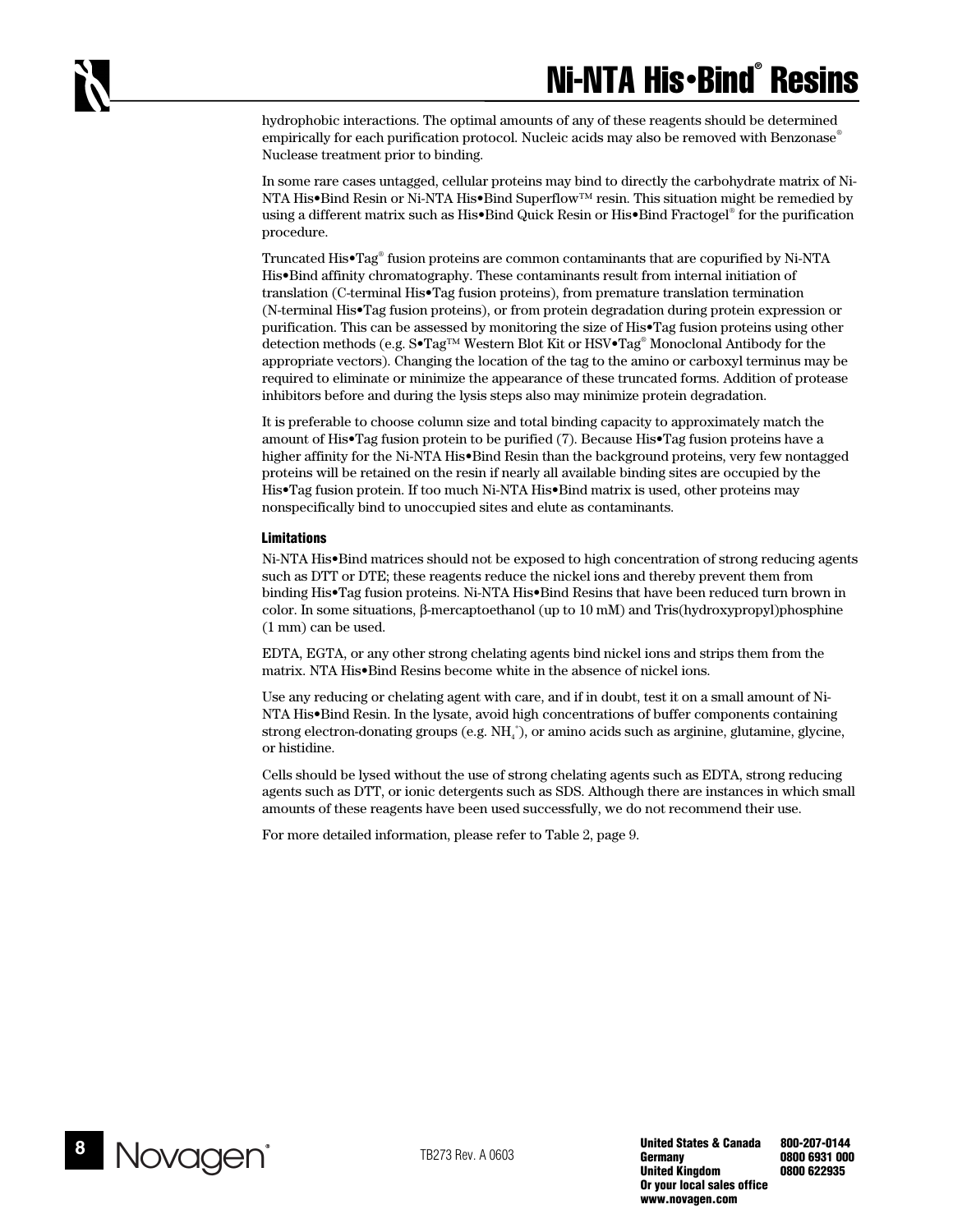# Ni-NTA His•Bind® Resins

| Reagent                                       | <b>Effect</b>                                                                           | <b>Comments</b>                                                                                                                                                                                                |
|-----------------------------------------------|-----------------------------------------------------------------------------------------|----------------------------------------------------------------------------------------------------------------------------------------------------------------------------------------------------------------|
|                                               |                                                                                         |                                                                                                                                                                                                                |
| <b>Buffer reagents</b>                        |                                                                                         |                                                                                                                                                                                                                |
| Tris, HEPES, MOPS                             | Buffers with secondary or tertiary<br>amines will reduce nickel ions                    | Up to 100 mM has been used successfully in some cases<br>Sodium phosphate or phosphate-citrate buffer is<br>recommended                                                                                        |
| Chelating reagents                            |                                                                                         |                                                                                                                                                                                                                |
| EDTA, EGTA                                    | Strip nickel ions from resin                                                            | Up to 1 mM has been used successfully in some cases, but<br>care must be taken                                                                                                                                 |
| Sulfhydryl reagents                           |                                                                                         |                                                                                                                                                                                                                |
| β-mercaptoethanol                             | Prevents disulfide cross-linkages;<br>can reduce nickel ions at higher<br>concentration | Up to 10 mM can be used. In some cases up to 20 mM has<br>been used, but care must be taken.                                                                                                                   |
| Tris(hydroxypropyl)<br>phosphine (THP)        | Prevents disulfide cross-linkages,<br>can reduce nickel ions at higher<br>concentration | Up to 1 mM can be used.                                                                                                                                                                                        |
| DTT, DTE                                      | Low concentrations will reduce                                                          | A maximum of 1 mM may be used, but                                                                                                                                                                             |
|                                               | nickel ions                                                                             | β-mercaptoethanol or THP is recommended                                                                                                                                                                        |
| <b>Detergents</b>                             |                                                                                         |                                                                                                                                                                                                                |
| Nonionic detergents<br>(Triton, Tween, NP-40) | Removes background proteins<br>and nucleic acids                                        | Up to $2\%$                                                                                                                                                                                                    |
| Cationic detergents                           |                                                                                         | Up to 1% can be used                                                                                                                                                                                           |
| Anionic detergents                            |                                                                                         | Not recommended, but up to 0.3% has been used                                                                                                                                                                  |
| (SDS, Sarkosyl)<br><b>BugBuster Reagent</b>   | Releases soluble proteins                                                               | successfully in some cases<br>Use as supplied                                                                                                                                                                  |
| <b>Denaturants</b>                            |                                                                                         |                                                                                                                                                                                                                |
| Gu-HCl                                        |                                                                                         |                                                                                                                                                                                                                |
| Urea                                          | Solubilize proteins                                                                     | Up to 6 M<br>Up to 8 M                                                                                                                                                                                         |
| Amino acids                                   |                                                                                         |                                                                                                                                                                                                                |
| Glycine                                       |                                                                                         | Not recommended                                                                                                                                                                                                |
| Glutamine                                     |                                                                                         | Not recommended                                                                                                                                                                                                |
| Arginine                                      |                                                                                         | Not recommended                                                                                                                                                                                                |
| Histidine                                     | Binds to Ni-NTA and competes                                                            | Can be used at low concentrations (20 mM) to inhibit non-                                                                                                                                                      |
|                                               | with histidine residues in the<br>His•Tag                                               | specific binding and, at higher concentrations<br>$($ > 100 mM), to elute the His•Tag <sup>®</sup> fusion protein from the<br>Ni-NTA His•Bind matrix                                                           |
| <b>Other additives</b>                        |                                                                                         |                                                                                                                                                                                                                |
| NaCl                                          | Prevents ionic interactions                                                             | Up to $2 M$                                                                                                                                                                                                    |
|                                               |                                                                                         | Should use at least 150 mM                                                                                                                                                                                     |
| Glycerol                                      | Prevents hydrophobic interaction<br>between proteins                                    | Up to $50\%$                                                                                                                                                                                                   |
| Ethanol                                       | Prevents hydrophobic<br>interactions between proteins                                   | Up to $20%$                                                                                                                                                                                                    |
| Imidazole                                     | Binds to Ni-NTA and competes<br>with histidine residues in the<br>His•Tag               | Can be used at low concentrations (20 mM) to inhibit non-<br>specific binding and, at higher concentrations<br>$($ > 100 mM), to elute the His $\bullet$ Tag fusion protein from the<br>Ni-NTA His•Bind matrix |
| Sodium bicarbonate                            |                                                                                         | Not recommended                                                                                                                                                                                                |
| Hemoglobin                                    |                                                                                         | Not recommended                                                                                                                                                                                                |
| Ammonium                                      |                                                                                         | Not recommended                                                                                                                                                                                                |
| Citrate                                       |                                                                                         | Up to 60 mM has been used successfully                                                                                                                                                                         |

## **Table 2. Compatibility of reagents with Ni-NTA His•Bind matrices**

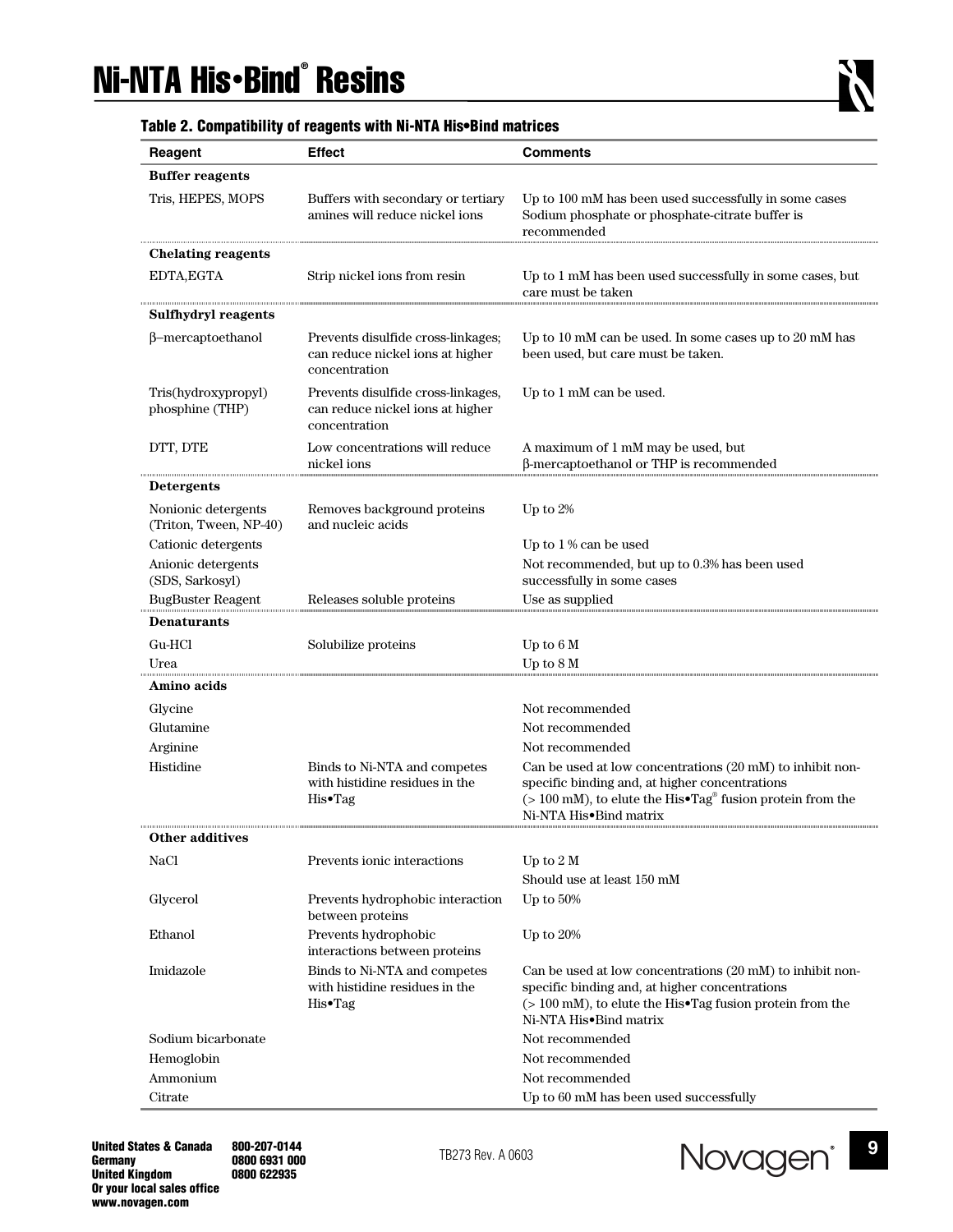#### **Purification of His•Tag® fusion proteins produced in eukaryotes**

Purification of His•Tag fusion proteins expressed in eukaryotic cells can pose a few problems. In the hope of facilitating the purification of the protein of interest without having to resort to cell lysis, it is often attractive to exploit secretion of the His•Tag fusion protein directly into the medium. Media used to culture yeast or insect cells usually have an acidic pH or contain electrondonating groups that could preclude binding of the His•Tag fusion protein to Ni-NTA His•Bind Resins. The pH may need to be adjusted, and any interfering components may need to be removed by ultrafiltration or dialysis prior to purification with Ni-NTA His•Bind matrices. Insect cells cultured in serum-free BacVector® or TriEx™ Insect Cell media and extracted with Insect PopCulture® Reagent are compatible with Ni-NTA His•Bind purification and can be loaded directly onto equilibrated resin.

Mammalian cell culture media are often supplemented with serum proteins which bind weakly to the Ni-NTA His•Bind matrix and compete with the His•Tag fusion protein for binding sites. Amino acids such as glutamine or histidine are commonly added to media and have a similar effect. In these instances the presence of the His•Tag fusion proteins in the medium can often be verified by enzymatic assay using the S•Tag™ Rapid Assay Kit or the FRETWorks™ S•Tag Assay Kit, or detected on Western blots using the S•Tag Western Blot or LumiBlot™ Kits, the T7•Tag or HSV•Tag® Monoclonal Antibodies (using the appropriate vectors). In these cases, purification can be carried out after a dialysis or filtration step. Dialysis of the medium against a buffer with the appropriate composition and pH (8.0) usually restores optimal binding conditions. Alternative methods such as size-exclusion chromatography or ion-exchange chromatography can also be considered (5–8).

#### **Removal of the His•Tag sequence**

It is rarely necessary to remove the His•Tag sequence from the recombinant protein after purification. If the tag must be removed (from very small proteins, for example, where the tag represents a large portion of sequence), a vector should be chosen that encodes a protease cleavage site. Most Novagen vectors containing the His•Tag sequence on the N-terminus also encode protease cleavage sites (thrombin, Factor Xa, or enterokinase).

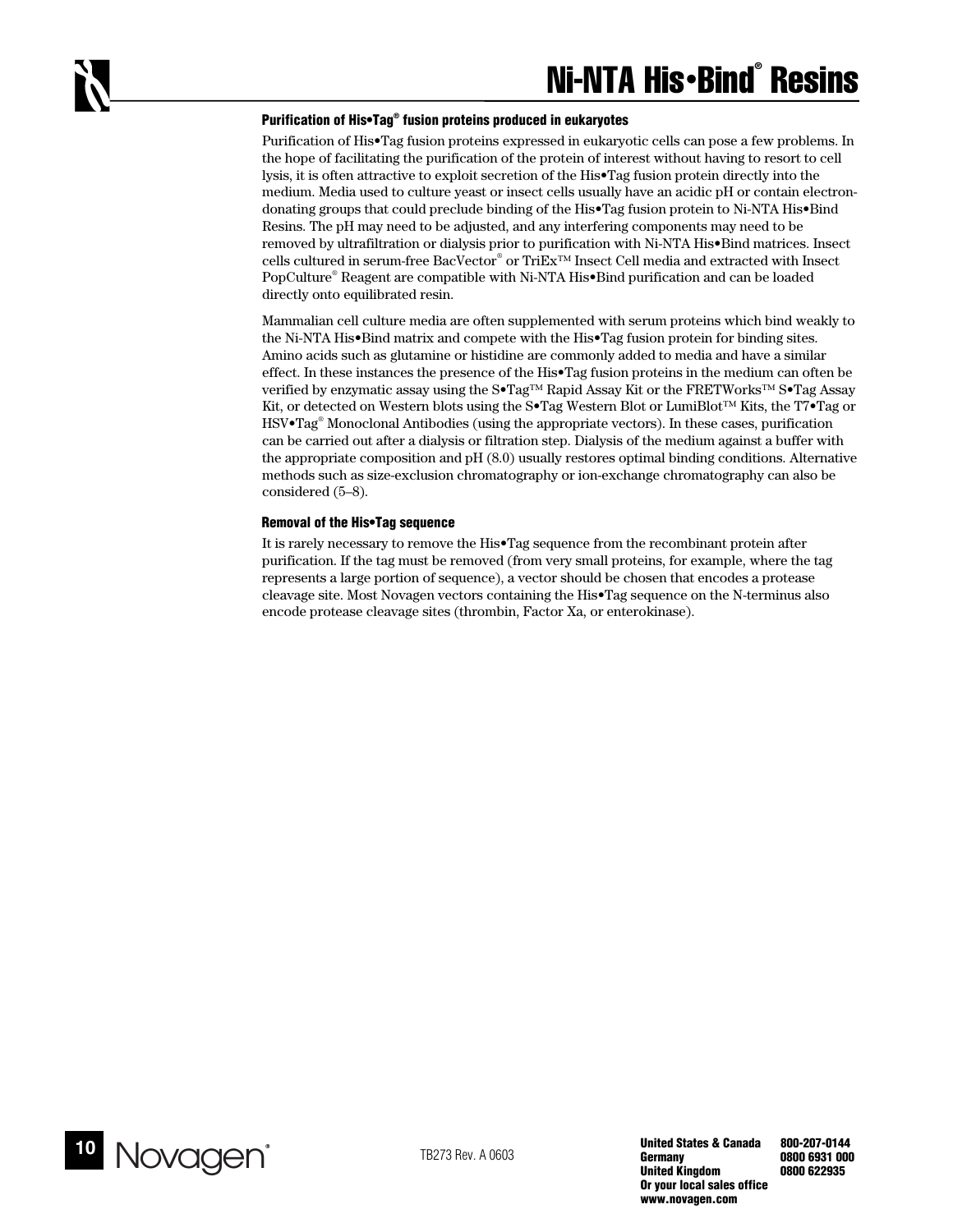**Cell Extract Preparation** 

## **Preparation of cleared bacterial lysates using BugBuster® /Benzonase®**

#### **Materials**

- Bacterial cell culture
- BugBuster® Protein Extraction Reagent
- rLysozyme™ Solution
- Benzonase® Nuclease

*Note: This fraction will consist of soluble protein present in both the periplasm and cytoplasm. If a separate periplasmic fraction is desired, follow the osmotic shock procedure given in "Preparation of periplasmic proteins" on page 16, or refer to the pET System Manual (TB055), or other suitable method. The final pellet from the osmotic shock procedure can then be used in this protocol.* 

- 1. Harvest cells from liquid culture by centrifugation at  $10,000 \times g$  for 10 min using a preweighed centrifuge tube. Decant the supernatant and allow the pellet to drain, removing as much liquid as possible. Determine the wet weight of the pellet.
- 2. Completely resuspend the cell pellet in room temperature BugBuster Protein Extraction Reagent by pipetting or gentle vortexing, using 5 ml reagent per gram of wet cell paste. At this point protease inhibitors may be added (see notes below). **Optional:** 
	- a) Add 1 µl (25 units) Benzonase Nuclease per 1 ml BugBuster used for resuspension.
	- b) Add 1KU rLysozyme Solution per 1 ml BugBuster (5 KU/g cell paste).
	- c) Benzonase and rLysozyme can be pre-mixed with BugBuster for rapid sample processing. Pre-mixed Benzonase, rLysozyme and BugBuster should be prepared immediately before use and stored at 4°C.

*Note: Alternatively, Lysonase™ Bioprocessing Reagent (Cat. No. 71230), an optimized ready-to-use mixture of rLysozyme Solution and Benzonase Nuclease, can be used instead of separate additions of Benzonase and rLysozyme. For efficient protein extraction with BugBuster use 10 µl Lysonase per gram wet cell paste.* 

- 3. Incubate the cell suspension on a shaking platform or rotating mixer at a slow setting for 10– 20 min at room temperature. If Benzonase was added, the extract should not be viscous at the end of the incubation.
- 4. Remove insoluble cell debris by centrifugation at  $16,000 \times g$  for 20 min at 4<sup>o</sup>C. If desired, save the pellet for inclusion body purification as described below.
- 5. Transfer the supernatant to a fresh tube. The soluble extract can be loaded directly onto Ni-NTA His•Bind Resin equilibrated with 1X Ni-NTA Bind Buffer. Maintain clarified extracts on ice for short term storage (a few h) or freeze at –20°C until needed (see notes below).

## **Inclusion body purification**

- 1. Process the induced culture according to steps 1–4 above for the soluble protein fraction.
- 2. Resuspend the pellet from step 4 above in the same volume of BugBuster reagent that was used to suspend the cell pellet. Pipet up and down and vortex to obtain an even suspension (see note *i* below).
- 3. Add rLysozyme Solution to a final concentration of 1 KU/ml. Vortex to mix and incubate at room temperature for 5 min.
- 4. Prepare 10 volumes of BugBuster reagent diluted 1:10 in deionized water.
- 5. Add 6 volumes diluted BugBuster reagent to the suspension and vortex for 1 min.
- 6. Centrifuge the suspension at  $5,000 \times g$  for 15 min at 4<sup>o</sup>C to collect the inclusion bodies. Remove the supernatant with a pipet.
- 7. Resuspend the inclusion bodies in 0.5 the original culture volume diluted BugBuster, mix by vortexing, and centrifuge as in step 6. Repeat this wash step twice. Resuspend once more but centrifuge at  $16,000 \times g$  for 15 min at 4°C and remove the supernatant.

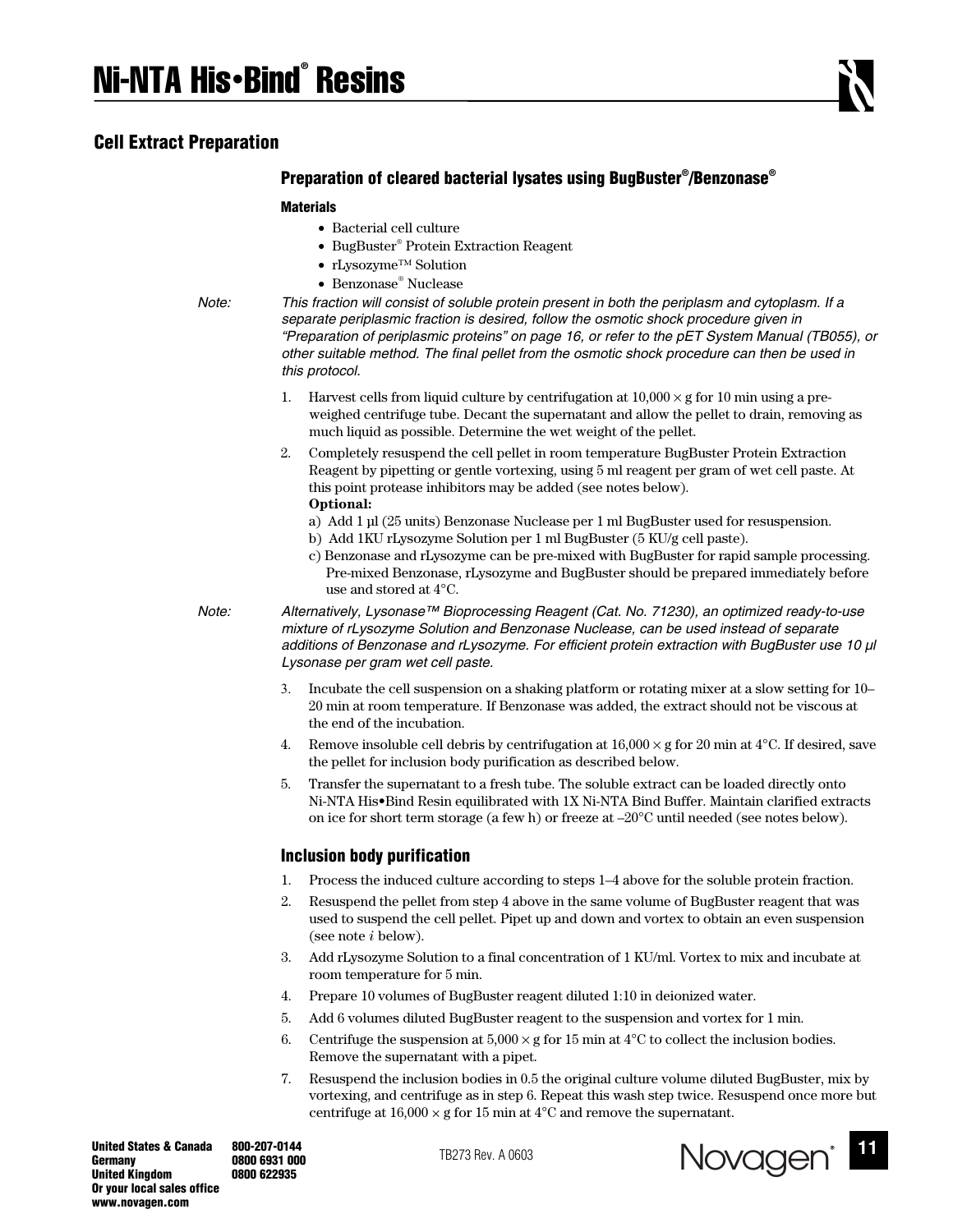8. Resuspend the final pellet of purified inclusion bodies in your buffer of choice. See denaturing lysis/bind buffers on page 27.

#### **Notes**

- a) The recommended amount of BugBuster® Protein Extraction Reagent to use (5 ml/g cells) corresponds to about 2.5 ml for a 50 ml culture and usually produces about 0.5–0.7 g wet cell pellet under the conditions described here. For small cultures use up to 1/5 culture volume for resuspension (e.g., use 300 µl BugBuster for 1.5 ml cultures). There are no adverse effects to using larger volumes of BugBuster, as required, to simplify handling.
- b) For small scale extractions (1.5 ml or less), centrifugation to remove cell debris and to collect inclusion bodies can be performed at top speed in a microcentrifuge (14,000–16,000  $\times$ g).
- c) Extraction and Benzonase digestion are most efficient when performed at room temperature. Protease inhibitors (e.g., Protease Inhibitor Cocktail Set III, Cat. No. 539134) can be added along with the BugBuster reagent if desired. It should also be noted that serine protease inhibitors should be used with caution if the target protein is to be treated with thrombin, Factor Xa, or enterokinase, because any active inhibitor carried through the purification may affect cleavage reactions. Although it is likely that the inhibitors will be removed and/or inactivated during purification, we recommend including a dialysis or gel filtration step prior to proteolytic cleavage with rEK, Factor Xa, or thrombin.
- d) BugBuster can be used for frozen or fresh cell pellets. For comparison of multiple samples (e.g., extended time course analysis) all cell pellets should be processed identically (all fresh or all frozen).Extraction efficiency is somewhat strain-dependent and appears to be especially efficient with the BL21 strain and derivatives. The use of pLysS or pLysE hosts also enhances extraction due to the activity of T7 lysozyme.
- *Tip: For optimal extraction, especially of high molecular weight proteins (> 70 kDa), addition of rLysozyme™ Solution (Cat. No. 71110-3, for non-pLysS or pLysE hosts) and/or freezing of bacterial cell pellets prior to BugBuster extraction is highly recommended.* 
	- e) BugBuster has known compatibility with Tris and phosphate-based buffer systems in the near-neutral pH range. The detergents in BugBuster will precipitate at or above 1 M NaCl. When using high salt buffer compositions or acid or alkaline pH ranges for chromatography, BugBuster should be evaluated on a small-scale prior to scale-up of purification procedures. Attention should be paid to any observed precipitation of the BugBuster reagent or target protein, and to compatibility of the BugBuster reagent with buffers used for equilibration of chromatography columns.
	- f) BugBuster is compatible with reducing agents such as Tris(hydroxypropyl)phosphine (THP), β-mercaptoethanol, and DTT, as well as with EDTA and many other compounds. Note, however, that reducing agents may activate certain proteases, and reducing agents and EDTA will interfere with protein binding to His•Bind Resin. Up to 10 mM β-mercaptoethanol and 1 mM THP can be used with Ni-NTA His•Bind Resin. EDTA concentrations > 1 mM minimally inhibits Benzonase and interferes with binding to the Ni-NTA His•Bind Resin. (See Table 2, page 9)
	- g) Extracts should be stored at a temperature that is compatible with target protein activity; some target proteins may be inactivated by freeze-thaw cycles.
	- h) Storage at temperatures below 4°C may cause precipitation of the detergents in BugBuster reagent. Incubate in a room temperature water bath with gentle swirling to redissolve.
	- i) Thorough resuspension of pellets is critical to obtaining a high purity inclusion body preparation. The inclusion body pellet must be completely dispersed during BugBuster wash steps in order to solubilize and remove contaminating proteins from the pellet.
	- j) For SDS-PAGE and Western blot analysis, a load volume of approximately 2.4 µl would yield a normalized amount of protein, given a concentration factor of 25 and an  $OD_{\epsilon_{00}}$  of 3 at harvest, using a 15-well mini gel. When 1/5 culture volume of BugBuster is used, this would correspond to a load volume of approximately 12 µl (since the concentration factor is 5). Because the optimal amount of material to load will vary with the expression level of the

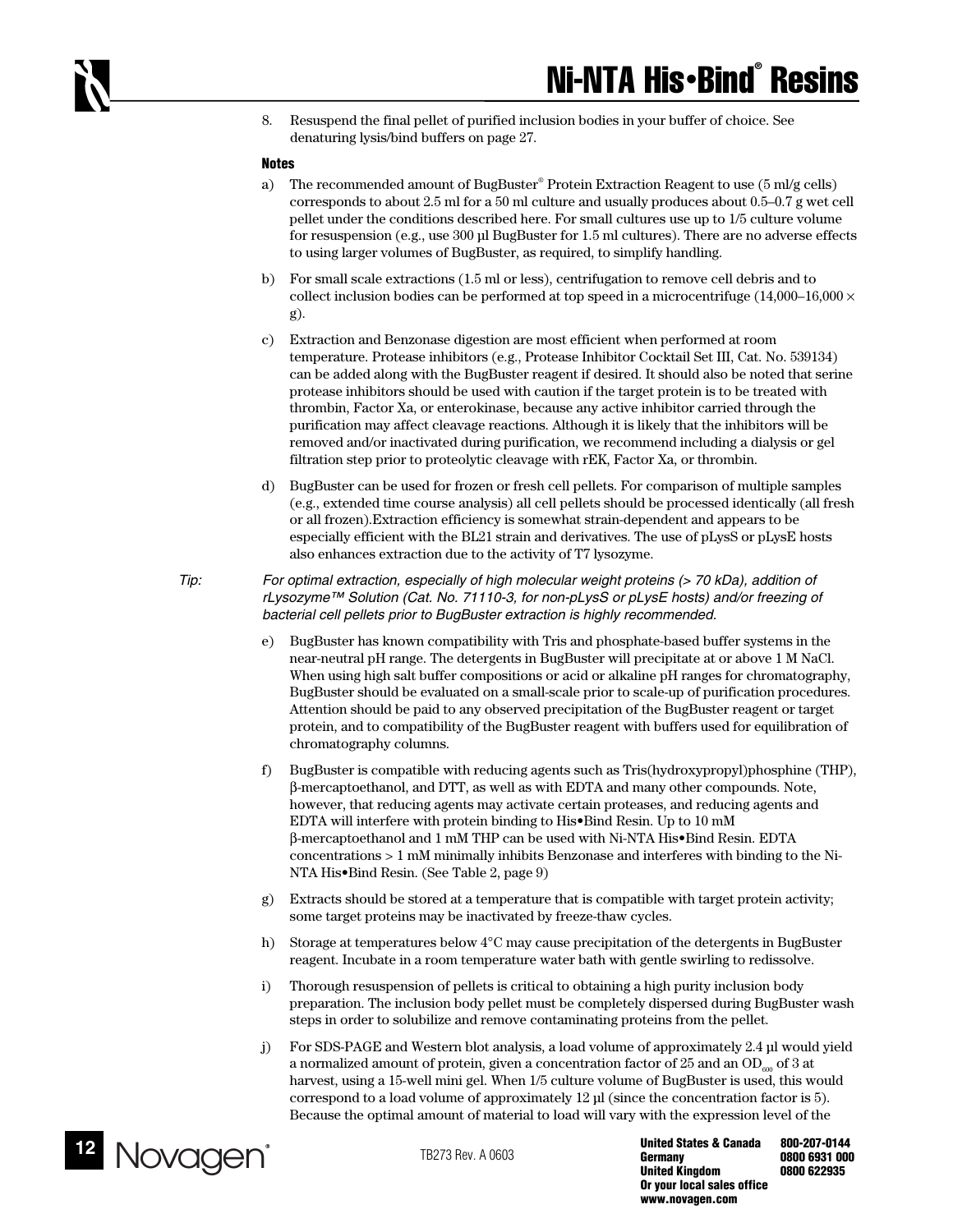# Ni-NTA His•Bind® Resins



target protein, the efficiency of the extraction, and detection sensitivity of the Western blot method, these amounts should be used as guidelines only.

- k) To easily handle small quantities, Benzonase® Nuclease can be diluted with 50 mM Tris-HCl,  $20 \text{ }\mathrm{mM}$  NaCl,  $2 \text{ }\mathrm{mM}$  MgCl $_{2}$ , pH 8.0. Diluted samples can be stored at  $4^{\circ}\mathrm{C}$  for several days without loss of activity.
- l) Although Benzonase requires  $Mg^{2+}$  for activation, it does not appear to require additional  $Mg^{2+}$ under the conditions described here. The activity is sufficient for effective viscosity reduction and nucleic acid digestion using just the BugBuster reagent for cell resuspension.
- m) Benzonase is inhibited (approximately 50% reduction in relative activity) by monovalent cation concentrations > 50 mM, phosphate concentrations > 20 mM, and by ammonium sulfate concentrations > 25 mM.
- n) Benzonase treatment is not generally recommended for purification of proteins that must be nuclease free. However, depending on the processing methods, Benzonase may be removed during purification. Residual nuclease activity can be checked by incubation of the purified protein with RNA or DNA markers followed by gel analysis.
- o) Benzonase appears to have no effect on the FRETWorks™ S•Tag™ Assay.

## **Preparation of bacterial lysates using PopCulture® Reagent**

#### **Materials**

- Bacterial Cell culture
- PopCulture Reagent
- rLysozyme™ Solution
- Benzonase Nuclease
- 1. Culture *E. coli* in an appropriate medium for liquid culture. See notes *a* and *b* below.
- 2. Add 0.1 culture volume PopCulture Reagent to the *E. coli* culture.
	- **Optional:**
	- a) Add 40 U (1 µl of a 1:750 dilution) rLysozyme Solution per 1 ml of original culture volume.
	- b) Add 1 µl (25 U) Benzonase Nuclease per 1 ml of the original culture volume.
- 

*Note: Alternatively, Lysonase™ Bioprocessing Reagent (Cat. No. 71230), an optimized ready-to-use mix of rLysozyme Solution and Benzonase Nuclease, can be used instead of separate additions of Benzonase and rLysozyme. For efficient protein extraction with PopCulture use 2 µl Lysonase per milliliter of extract.* 

- 3. Pipet up and down to mix and incubate for 10–15 min at room temperature.
- 4. After the PopCulture incubation is complete, this prepared extract can be assayed directly and/or combine with equilibrated Ni-NTA His•Bind resin.

#### **Notes**

- a) Protein extraction is efficient for both B (e.g. BL21) and K-12 (e.g. NovaBlue) strains. Other B and K-12 strains should be compatible; however, it is possible that strain-dependent differences could occur. It is important to consider the growth rate of the bacteria if performing the entire experiment in one day. In general, BL21 and its derivatives have a vigorous growth rate and are ideal for this extraction method. The use of a lysozyme expressing host containing the pLysS or pLysE plasmids increase the protein extraction efficiency without the addition of exogenous lysozyme.
- b) The entire procedure from culturing through purification can be completed in one day. Therefore it is ideal for small culture volumes ( $\leq 50$  ml) or multiwell plate cultures. For example, take a single colony or several colonies of the strain from a freshly streaked plate (with appropriate antibiotics) and inoculate 3 ml of pre-warmed medium. At  $OD_{\alpha_{00}}$  0.8–1, inoculate 50 ml medium with the entire 3 ml or let the culture grow until  $OD_{\alpha_0}$  0.8–1.5 and then induce if necessary. Use pre-warmed medium to avoid a lag phase in bacterial growth. Note that bacterial strains with a slower growth rate may be difficult to use in a one-day procedure. Alternatively, grow a culture overnight at a reduced temperature (24–26°C) and

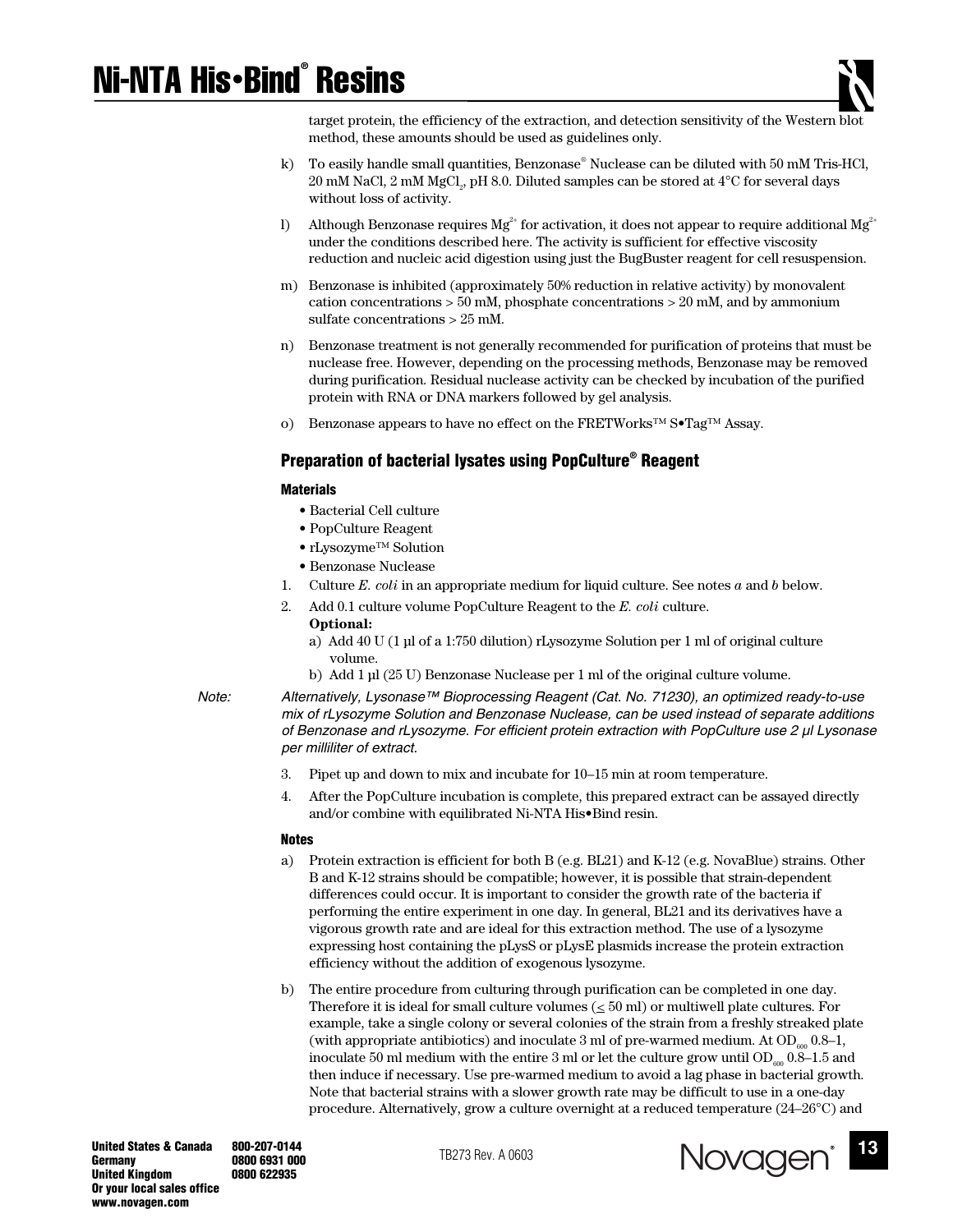induce the following day after raising the temperature to 37°C and growing to an appropriate  $OD<sub>600</sub>$  for induction.

- c) Extraction and Benzonase® Nuclease digestion are most efficient when performed at room temperature. Protease inhibitors (e.g. Protease Inhibitor Cocktail Set III, Cat. No. 539134) can be added along with the PopCulture® Reagent if desired. It should also be noted that serine protease inhibitors should be used with caution if the target protein is to be treated with thrombin, Factor Xa, or enterokinase, because any active inhibitor carried through the purification may affect cleavage reactions. Although it is likely that the inhibitors will be removed and/or inactivated during purification, we recommend including a dialysis or gel filtration step prior to proteolytic cleavage with rEK, Factor Xa or thrombin.
- d) PopCulture has known compatibility with Tris and phosphate-based buffer systems in the near-neutral pH range. When using high salt buffer compositions or acid or alkaline pH ranges for chromatography, PopCulture should be evaluated on a small-scale prior to scaleup of purification procedure. Attention should be paid to any observed precipitation of the BugBuster reagent or target protein.
- e) PopCulture is compatible with reducing agents such as Tris(hydroxypropyl)phosphine (THP), β-mercaptoethanol, and DTT, as well as with EDTA and many other compounds. Note, however, that reducing agents may activate certain proteases, and reducing agents and EDTA will interfere with protein binding to His•Bind Resin. Up to 10 mM β-mercaptoethanol and 1 mM THP can be used with Ni-NTA His•Bind Resin. EDTA concentrations > 1 mM minimally inhibit Benzonase and interfere with binding to the Ni-NTA His•Bind Resin.
- f) Extracts should be stored at a temperature that is compatible with target protein activity; some target proteins may be inactivated by freeze-thaw cycles.
- g) Storage at temperatures below 4°C may cause precipitation of the detergents in PopCulture reagent. Incubate in a room temperature water bath with gently swirling to redissolve.
- h) To easily handle small quantities, Benzonase can be diluted with 50 mM Tris-HCl, 20 mM NaCl,  $2 \text{mM MgCl}_2$ , pH 8.0. Diluted samples can be stored at 4°C for several days without loss of activity.
- i) Although Benzonase requires  $Mg^{2+}$  for activation, it does not appear to require additional  $Mg^{2+}$  under the conditions described here. The activity is sufficient for effective viscosity reduction and nucleic acid digestion.
- j) Benzonase treatment is not generally recommended for purification of proteins that much must be nuclease free. However, depending on the processing methods, Benzonase may be removed during purification. Residual nuclease activity can be checked by incubation of the purified protein with RNA or DNA markers followed by gel analysis.

## **Preparation of cleared bacterial lysates under native conditions**

## **Materials**

- Bacterial cell pellet (fresh or frozen)
- 1X Ni-NTA Bind Buffer (lysis/binding buffer)
- rLysozyme™ Solution
- 2X SDS-PAGE sample buffer

Buffer compositions are provided on page 27.

**1. Thaw the cell pellet for 15 min on ice (if frozen) and resuspend the cells in 1X Ni-NTA Bind Buffer at 2–5 ml per gram wet weight.** 

The amount of cells required depends on the expression level of the His•Tag® fusion protein and the expression system used. The binding capacity of Ni-NTA His•Bind Resins is proteindependent and normally lies between 5–10 mg/ml. For example, Ni-NTA His•Bind Resin or Ni-NTA His•Bind Superflow™ has a binding capacity of 0.3 µmol/ml (8.0 mg/ml) for His•Tag® DHFR (~26 kDa). Please refer to Table 1, "Determination of cell culture volume requirements" on page 4. Lysis buffer contains 10 mM imidazole to minimize binding of untagged, contaminating proteins and increase purity with fewer wash steps. If the His•Tag



**United States & Canada 800-207-0144 Germany 0800 6931 000 United Kingdom Or your local sales office www.novagen.com**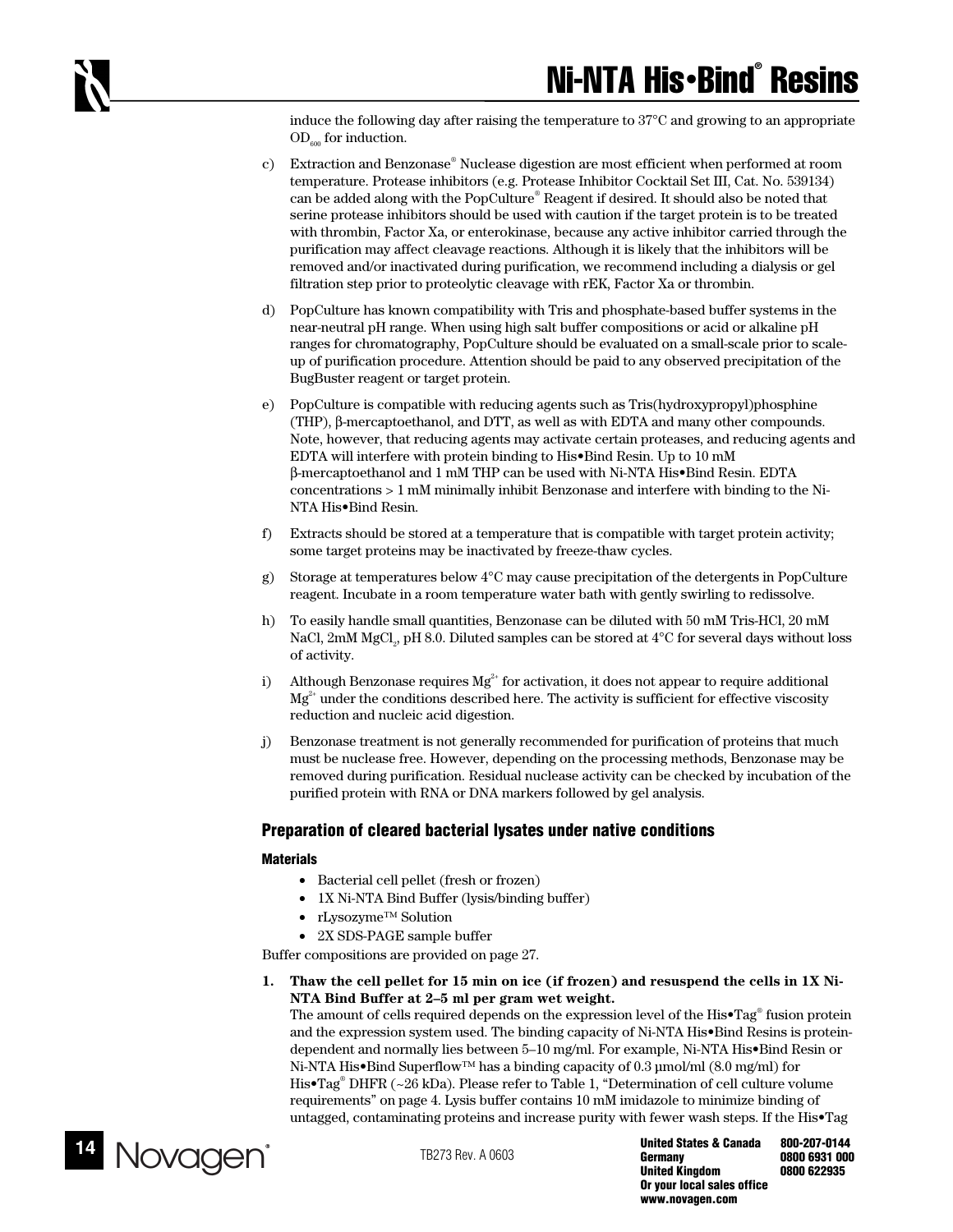# Ni-NTA His•Bind® Resins



fusion protein does not bind under these conditions, the amount of imidazole should be reduced to 1–5 mM. With His•Tag fusion proteins exhibiting high binding affinities, the imidazole concentration can be increased to 20 mM.

- **2. Add rLysozyme™ Solution to a final concentration of 45–60 KU/gram of cell paste and incubate at 30°C for 15 min.**
- **3. Sonicate on ice.**  Use six 10 sec bursts at 200–300 W with a 10 sec cooling period between each burst. Use a sonicator equipped with a microtip.
- **4. (Optional) If the lysate is very viscous, add RNase A (10 µg/ml) and DNase I (5 µg/ml), or add 1 µl (25 units) Benzonase® Nuclease per ml of lysis buffer and incubate on ice for 10–15 min.**

Benzonase Nuclease is a recombinant endonuclease that degrade all forms of DNA and RNA. Alternatively, draw the lysate through a narrow-gauge syringe needle several times.

5. Centrifuge lysate at  $10,000 \times g$  for 20–30 min at  $4^{\circ}$ C to pellet the cellular debris. **Save supernatant.** 

A certain proportion of the cellular protein, including the His•Tag fusion protein, may remain insoluble and will be located in the pellet. For more complete recovery of the His•Tag fusion protein, this material must be solubilized using denaturing conditions as described in "Preparation of cleared bacterial lystaes under denaturing conditions*"*, below before purification under denaturing conditions.

- **6. Add 5 µl 2X SDS-PAGE sample buffer to 5 µl supernatant and store at –20°C for SDS-PAGE analysis.**
- **7. Proceed to protocols for purification under native conditions beginning on page 19.**

## **Preparation of cleared bacterial lysates under denaturing conditions**

## **Materials**

- Bacterial Cell pellet
- 2X SDS-PAGE sample buffer
- Buffer B (denaturing lysis/binding buffer)

Buffer compositions are provided on page 27.

**1. Thaw the cell pellet for 15 min on ice and resuspend in buffer B at 5 ml per gram wet weight.** 

Cells can be lysed in either 6 M Gu-HCl or 8 M urea. It is preferable to lyse the cells in the milder denaturant, urea, so that the cell lysate can be analyzed directly by SDS-PAGE. Gu-HCl is a more efficient solubilization and cell lysis reagent, however, and may be required to solubilize some proteins. Prior to SDS-PAGE analysis, samples containing guanidine must be treated as described on page 27.

The amount of cells required depends on the expression level of the His•Tag fusion protein and the expression system used. The binding capacity of Ni-NTA His•Bind Resins is proteindependent and normally lies between 5–10 mg/ml. For example, Ni-NTA His•Bind Resin or Ni-NTA His•Bind Superflow has a binding capacity of 0.3 µmol/ml (8.0 mg/ml) for His•Tag DHFR (~26 kDa). Please refer to Table 1, "Determination of cell culture volume requirements" on page 4.

**2. Stir cells for 15–60 min at room temperature or lyse them by gently vortexing, taking care to avoid foaming.** 

Lysis is complete when the solution becomes translucent.

**3. Centrifuge lysate at 10,000** × **g for 20–30 min at room temperature to pellet the cellular debris.**  Save supernatant (cleared lysate).

**4. Add 5 µl 2X SDS-PAGE sample buffer to 5 µl supernatant and store at –20°C for SDS-PAGE analysis.** 

**5. Proceed to protocols for purification under denaturing conditions beginning on page 23.** 

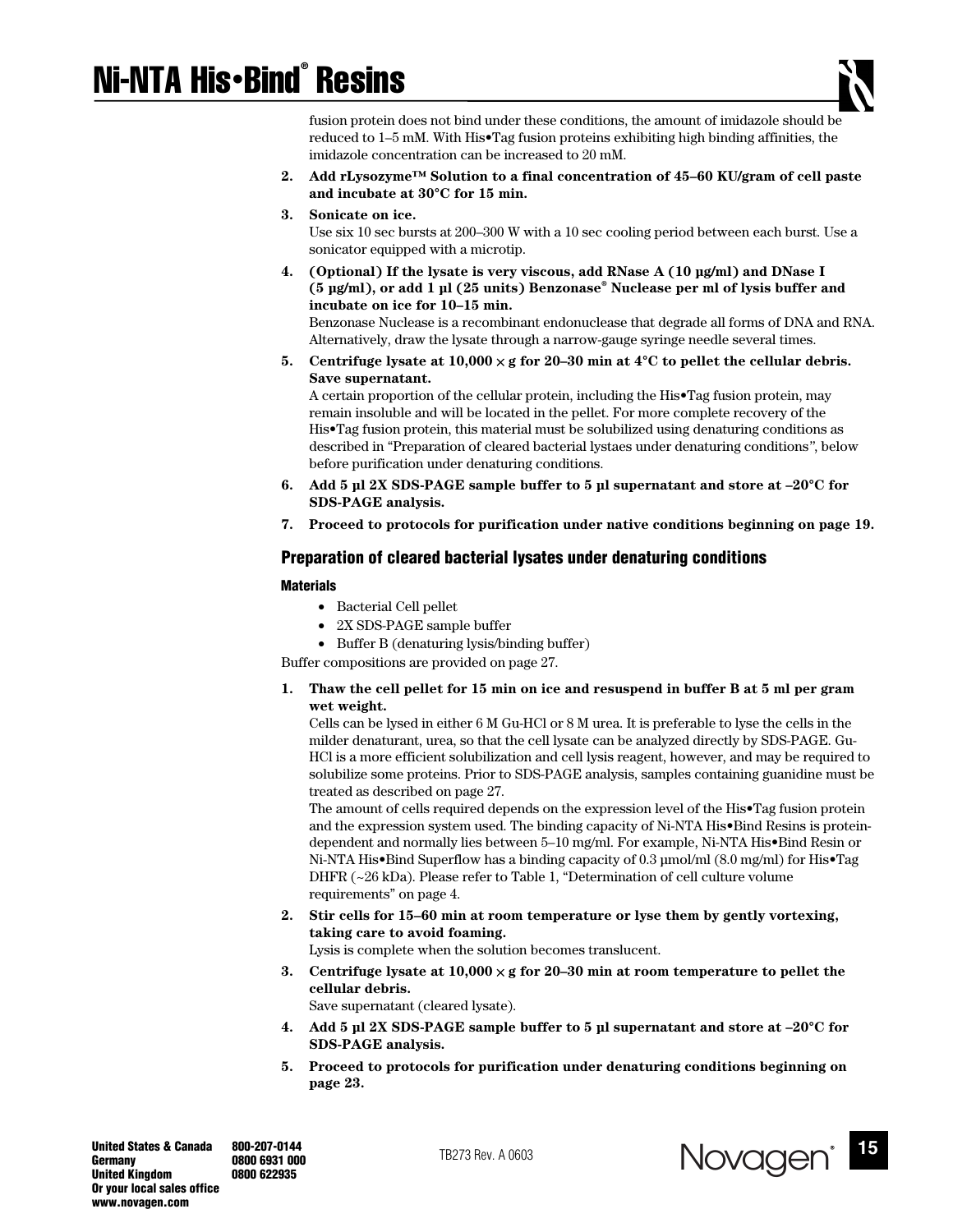## **Preparation of periplasmic proteins**

Periplasmic proteins are proteins secreted into the periplasmic space located between the outer and inner membrane of *E. coli.* Proper secretion is possible only when the protein of interest has an N-terminal signal peptide that is cleaved following translocation. In order to purify proteins secreted into the periplasmic space using Ni-NTA His•Bind technology, the His•Tag® sequence must be engineered to the C-terminus of the target protein. N-terminal His•Tag sequences will be proteolytically removed along with the transit signal.

The following osmotic shock protocol is a simple method of preparing the periplasmic fraction from E. coli. However, osmotic shock is not appropriate for use with host strains containing pLysS or pLysE because T7 lysozyme causes disruption of the inner membrane.

#### **Materials**

- 30 mM Tris-Cl, 20% sucrose, pH 8.0
- 500 mM EDTA
- $\bullet$  5 mM MgSO
- 1X Ni-NTA Bind Buffer

Buffer compositions are provided on page 27.

- **1. Grow and induce a 1 liter culture.**
- **2. Harvest the cells by centrifugation at 4,000** × **g for 20 min. Resuspend pellet in 30 mM Tris-Cl, 20% sucrose, pH 8.0, at 80 ml per gram wet weight. Keep the cells on ice and add 500 mM EDTA dropwise to 1 mM. Incubate the cells on ice for 5–10 min with gentle agitation.**
- **3. Centrifuge the cell suspension at 8000** × **g for 20 min at 4°C, remove all the**  supernatant, and resuspend the pellet in the same volume of ice-cold 5 mM MgSO<sub>1</sub>. **Shake or stir for 10 min in ice bath.**
- **4. Centrifuge at 8000** × **g for 20 min at 4°C.**  The supernatant is the osmotic shock fluid containing periplasmic proteins.
- **5. Dialyze supernatant extensively against 1X Ni-NTA Bind Buffer before continuing with the purification.**

## **Preparation of lysates using YeastBuster™ Protein Extraction Reagent**

## **Materials**

- Yeast cell culture
- YeastBuster™ Protein Extraction Reagent
- 100X THP Solution
- Benzonase® Nuclease
- 1. Harvest cells from liquid culture by centrifugation at  $3,000 \times g$  for 10 min 4<sup>o</sup>C using a preweighed centrifuge tube.
- 2. Decant the supernatant and allow the pellet to drain, removing as much liquid as possible. Determine the wet weight of the pellet.
- 3. Resuspend the cell pellet in room temperature YeastBuster Protein Extraction Reagent and 100X THP Solution by pipetting or gently vortexing. Use 5 ml YeastBuster and 50 µl 100X THP Solution per gram of wet cell paste. **Optional:**

Add 1 µl (25 U) Benzonase Nuclease per 1 ml of YeastBuster.

- 4. Incubate the cell suspension on a shaking platform or rotating mixer at a slow setting for 15– 20 min at room temperature. If Benzonase was added, the extract should not be viscous at the end of the incubation.
- 5. Remove insoluble cell debris by centrifugation at  $16,000 \times g$  for 20 min at 4<sup>o</sup>C.
- 6. Transfer the supernatant to a fresh tube. The soluble extract can be loaded directly onto Ni-NTA His•Bind Resin equilibrated with 1X Ni-NTA Bind Buffer. Maintain clarified extracts on ice for short term storage (2–3 h) or freeze at –20°C until needed (see notes below).

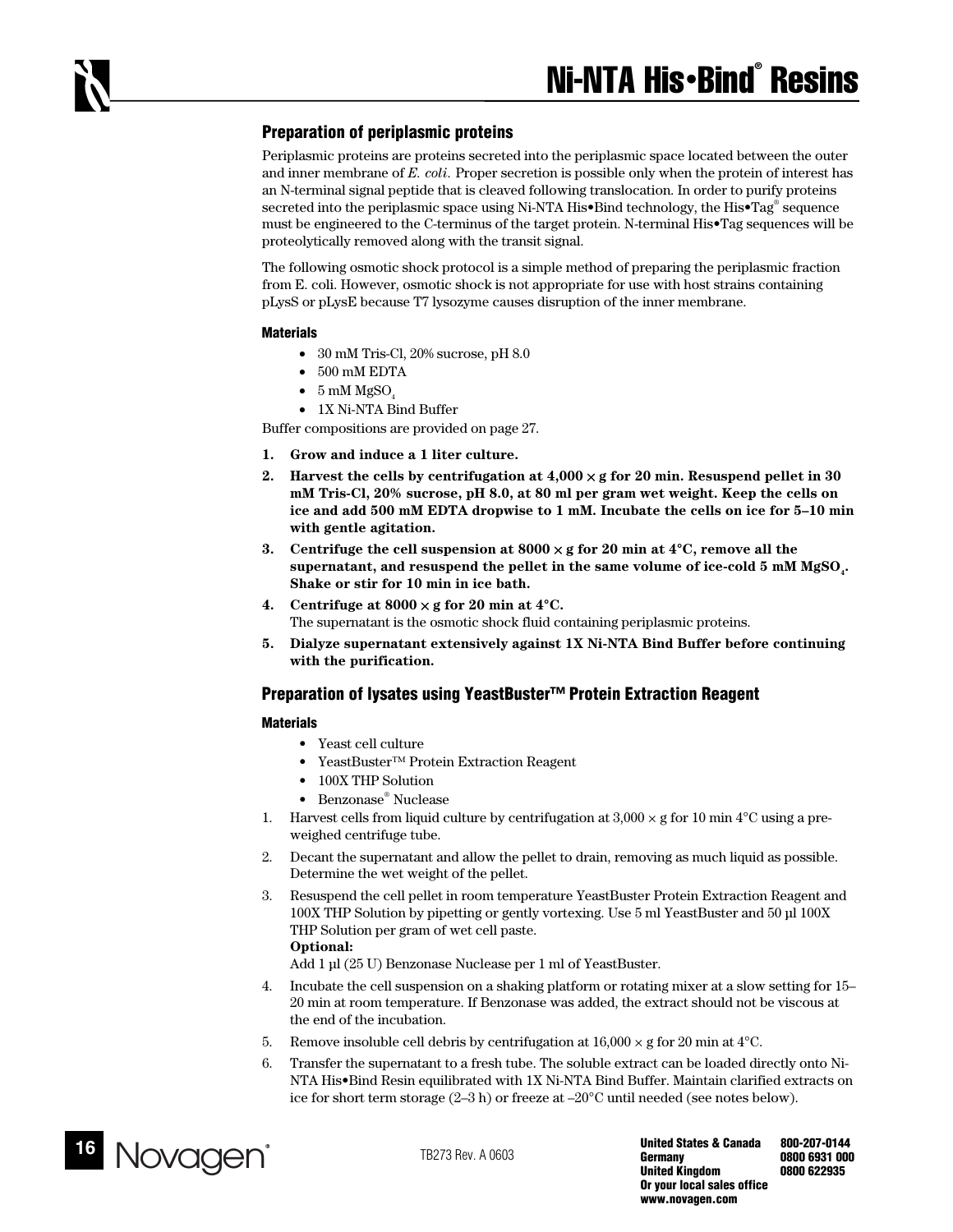#### **Notes**

- a) YeastBuster™ Protein Extraction Reagent is effective on yeast cells harvested from either log phase or stationary phase. However, stationary phase cells may require longer incubation times in the presence of YeastBuster plus THP due to the thicker cell wall of stationary phase cells.
- b) For small scale cultures (1.5 ml or less) use up to 1/30 culture volume for resuspension (e.g., use 50 µl YeastBuster for 1.5 ml cultures). There are no adverse effects to using higher ratios/volumes of YeastBuster. Centrifugation can be performed in a 1.5 ml tube at  $5,000 \times g$ for 3 min.
- c) Extraction and Benzonase® Nuclease digestion are most efficient when performed at room temperature. Protease inhibitors can be added along with the YeastBuster reagent if desired. It should be noted that serine protease inhibitors should be used with caution if the target protein is to be treated with thrombin, Factor Xa, or enterokinase, because any active inhibitor carried through the purification may affect cleavage reactions. Although it is likely that the inhibitors will be removed and/or inactivated during purification, we recommend including a dialysis or gel filtration step prior to proteolytic cleavage with rEK, Factor Xa, or thrombin.
- d) YeastBuster is compatible with EDTA. Note that > 1mM EDTA minimally inhibits Benzonase and interferes with binding to the Ni-NTA His•Bind Resin (See Table 2, page 9).
- e) Extracts should be stored at a temperature that is compatible with target protein activity; some target proteins may be inactivated by freeze-thaw cycles.
- f) Storage of YeastBuster at temperatures below 4°C may cause precipitation of the detergents. Incubate in a room temperature water bath with gentle swirling to redissolve.
- g) To easily handle small quantities, Benzonase Nuclease can be diluted with 50 mM Tris-HCl,  $20 \text{ mM NaCl}, 2 \text{ mM MgCl}_2, \text{pH 8.0}.$  Diluted samples can be stored at  $4^{\circ}\mathrm{C}$  for several days without loss of activity.

## **Preparation of mammalian and insect cell lysates using CytoBuster™ reagent**

#### **Materials**

- Insect or mammalian cell culture
- CytoBuster™ Protein Extraction Reagent
- PBS (137 mM NaCl, 43 mM Na<sub>2</sub>HPO<sub>4</sub>, 27 mM KCl, 15 mM KH<sub>2</sub>PO<sub>4</sub>, pH 7.4)

## **Table 3: Recommended volumes of Cytobuster for extraction**

| <b>Culture Format</b> | Surface Area (cm <sup>2</sup> ) | <b>Volume of Cytobuster</b> |
|-----------------------|---------------------------------|-----------------------------|
| 96 Well Plate         | 0.32                            | 30 ul                       |
| 48 Well Plate         | 0.8                             | $50 \mu l$                  |
| 24 Well Plate         | 2.0                             | $100 \mu l$                 |
| 12 Well Plate         | 4.0                             | $200 \mu l$                 |
| 6 Well Plate          | 9.6                             | 300 µl                      |
| 35 mm Dish            | 9.6                             | $300$ ul                    |
| 60 mm Dish            | 21.0                            | $500 \mu l$                 |
| 100 mm Dish           | 55.0                            | 1.0 <sub>m</sub>            |
| T-25 Flask            | 25.0                            | $500$ ul                    |
| T-75 Flask            | 75.0                            | 1.5 ml                      |
| Suspension cells      | $10^6$ cells*                   | 150 µl                      |

\*Suspension cells vary greatly in cell size; thus adjustment may be necessary.

#### **Extraction of monolayer cells**

- 1. Aspirate culture medium from cells. **Optional:** If components of the culture medium (i.e., phenol red) are inhibitory to protein analysis, wash cells once with PBS prior to CytoBuster Protein Extraction Reagent. addition.
- 2. Add the recommended amount of CytoBuster (from Table 3).
- 3. Incubate at room temperature for 5 min.

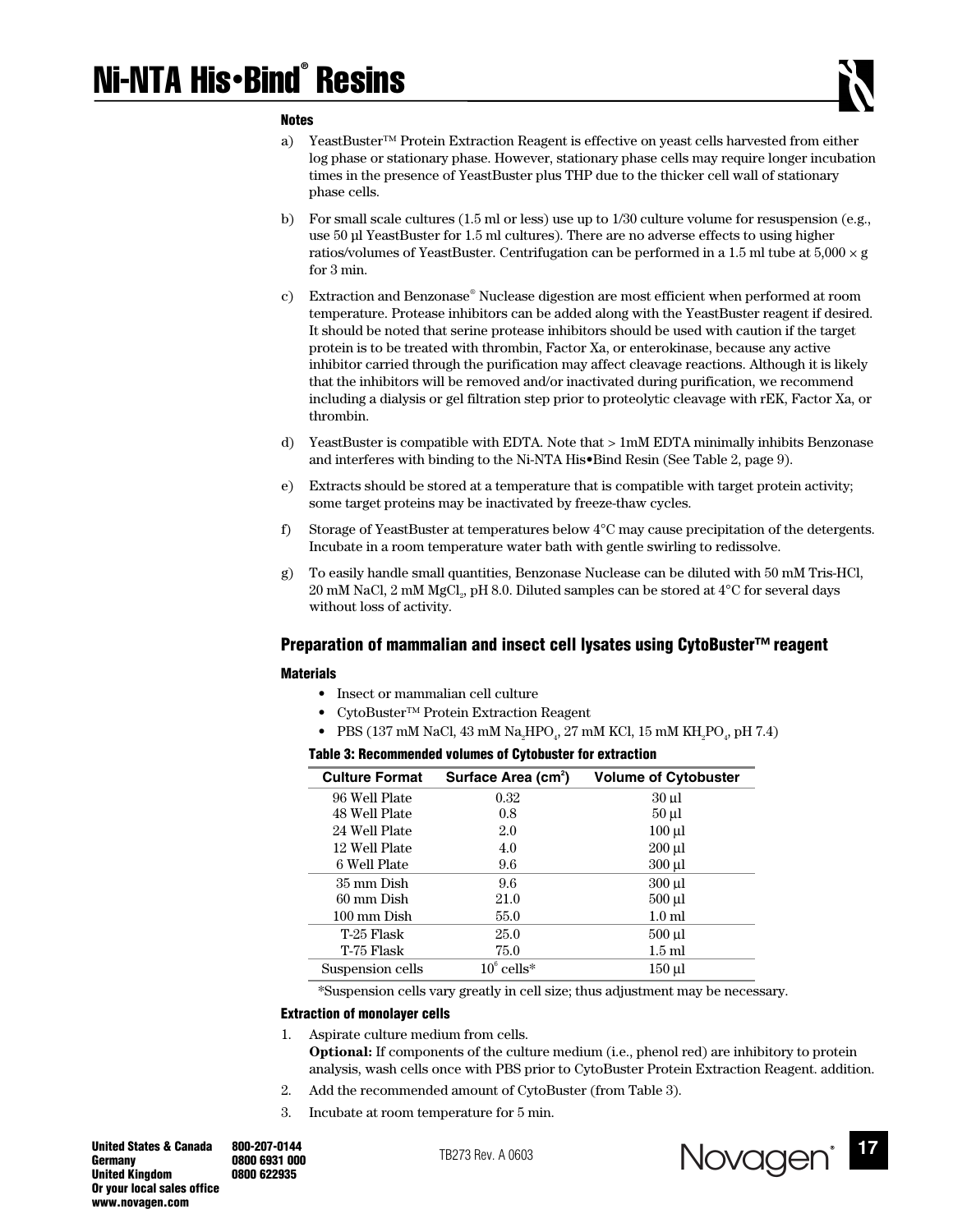- 4. Scrape cell debris using a cell scarper or rubber policeman. Orient the plate so that all debris is pooled in the CytoBuster™ Protein Extraction Reagent.
- 5. Remove extract to suitably size tube and centrifuge for 5 min at  $16,000 \times g$  at  $4^{\circ}$ C.
- 6. Transfer the supernatant to a fresh tube. The soluble extract can be loaded directly onto Ni-NTA His•Bind Resin equilibrated with 1X Ni-NTA Bind Buffer. Maintain clarified extracts on ice for short term storage (a few h) or freeze at –20°C until needed (see notes below).

#### **Extraction of suspension cells**

- 1. Pellet the cells by low speed centrifugation (e.g., 5 min at  $2500 \times g$ ). Optional: If components of the culture medium (i.e., phenol red) are inhibitory to reporter enzyme analysis, wash cells ones with PBS. Pellet cells as above and discard supernatant.
- 2. Resuspend the cells in CytoBuster Protein Extraction Reagent using 150  $\mu$ l per 10<sup>6</sup> cells (the optimal amount to use may vary based on cell size).
- 3. Incubate at room temperature for 5 min.
- 4. Centrifuge for 5 min at  $15,000 \times$  g at  $4^{\circ}$ C.
- 5. Transfer the supernatant to a fresh tube. The soluble extract can be loaded directly onto Ni-NTA His•Bind Resin equilibrated with 1X Ni-NTA Bind Buffer. Maintain clarified extracts on ice for short term storage (a few h) or freeze at –20°C until needed (see notes below).

#### **Notes**

- a) CytoBuster can be used directly for protein extraction at room temperature. If proteolysis must be minimized, CytoBuster may be chilled to 4°C and the extraction performed on ice. Protease inhibitors can be added along with CytoBuster if desired. It should also be noted that serine protease inhibitors should be used with caution if the target protein is to be treated with thrombin, Factor Xa, or enterokinase, because any active inhibitor carried through the purification may affect cleavage reactions. Although it is likely that the inhibitors will be removed and/or inactivated during purification, we recommend including a dialysis or gel filtration step prior to proteolytic cleavage with rEK, Factor Xa, or thrombin.
- b) CytoBuster is compatible with reducing agents such as Tris(hydroxypropyl)phosphine (THP), 2-mercaptoethanol, and DTT, as well as with EDTA and many other compounds. Note, however, that reducing agents may activate certain proteases, and reducing agents and EDTA may interfere with protein binding. Up to 10 mM 2-mercaptoethanol and 1 mM THP can be used with Ni-NTA His•Bind Resin. EDTA concentrations > 1 mM interferes with binding to the Ni-NTA His•Bind Resin.
- c) Extracts should be stored at a temperature that is compatible with target protein activity; some target proteins may be inactivated by freeze-thaw cycles.
- d) Storage at temperatures below 4°C may cause precipitation of the detergents in CytoBuster reagent. Incubate in a room temperature water bath with gentle swirling to redissolve.

## **Preparation of lysates using Insect PopCulture® Reagent**

#### **Materials**

- Insect cell culture grown in serum-free medium
- Insect PopCulture® Reagent
- Benzonase® Nuclease
- 1. Add 0.05 culture volume of Insect PopCulture Reagent, followed by 0.4 µl (10 U) Benzonase Nuclease per 1 ml of the original culture volume.

*Note: Benzonase Nuclease can be pre-mixed with Insect PopCulture Reagent prior to treating the cultures. Pre-mixed Insect PopCulture + Benzonase should be used on the same day and stored at 4°C until use.* 

- 2. Mix by inverting gently several time and incubate 15 min at room temperature.
- 3. Transfer the supernatant to a fresh tube. The soluble extract can be loaded directly onto Ni-NTA His•Bind Resin equilibrated with 1X Ni-NTA Bind Buffer. Maintain clarified extracts on ice for short term storage (a few h) or freeze at –20°C until needed (see notes below).

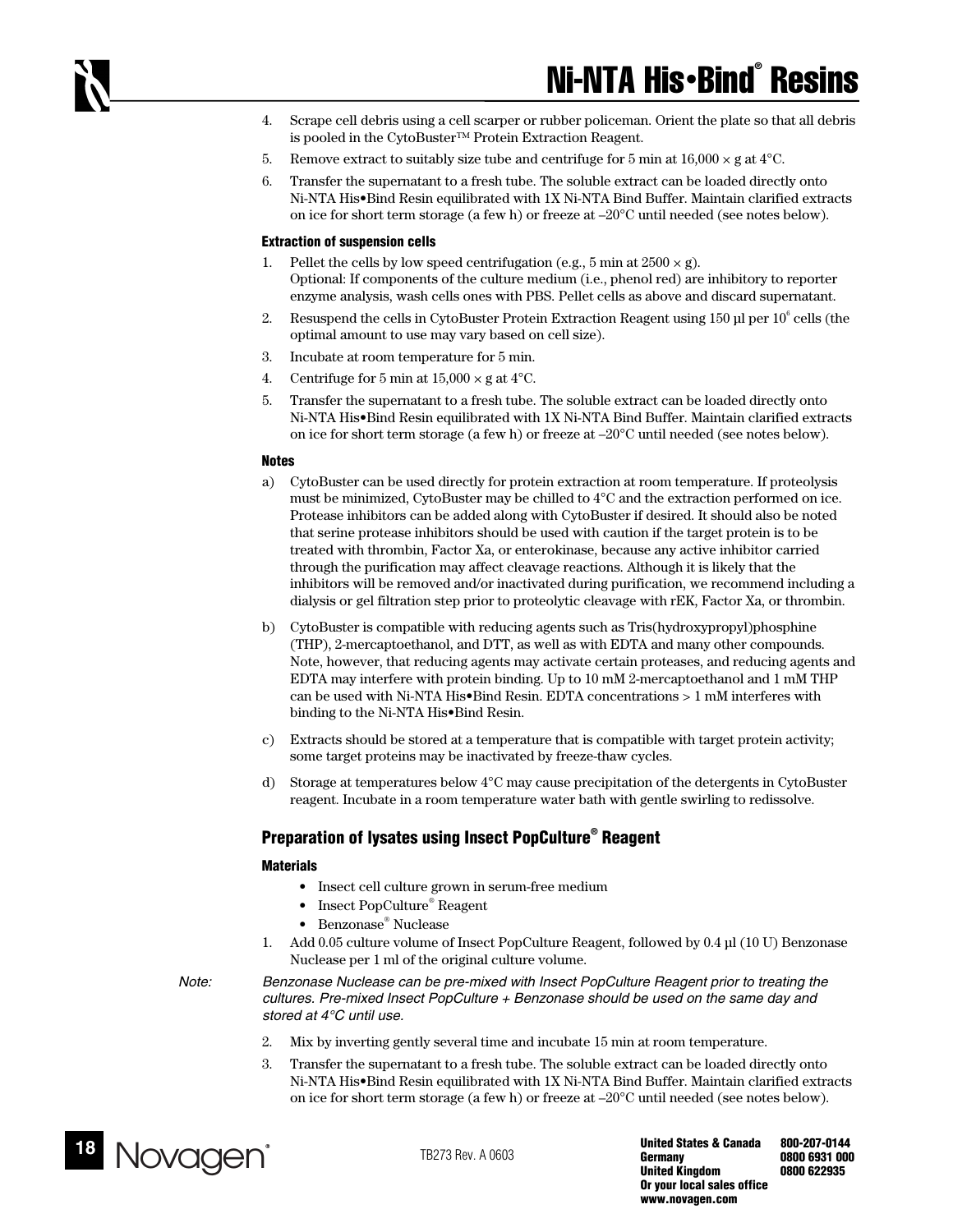# Ni-NTA His•Bind® Resins

#### **Notes**

- a) TriEx<sup>™</sup> Insect Cell Medium and BacVector® Insect Cell Medium have been used successfully with Insect PopCulture® Reagent. Other serum-free media are likely to be compatible. Serum may interfere with downstream applications such as protein assays and purification.
- b) Insect PopCulture® Reagent extraction along with Benzonase treatment can be performed at room temperature or at 4°C. However, incubation times may need to be increased because Benzonase activities are decreased at lower temperatures.
- c) Acidic ph (< 5.0) can degrade components of Insect PopCulture.
- d) Insect PopCulture is compatible with reducing agents such as 2-mercaptoethanol, Tris(hydroxypropyl)phosphine (THP), and DTT, as well as with EDTA and many other compounds. Note, however, that reducing agents may activate certain proteases , and reducing agents and EDTA may interfere with protein binding. Up to 1 mm THP and 10 mM 2-mercaptoethanol can be used with Ni-NTA His•Bind Resin. EDTA concentrations > 1 mM minimally inhibits Benzonase and interferes with binding to the Ni-NTA His•Bind Resin.
- e) Protease inhibitors may be added with the Insect PopCulture Reagent to the culture. Serine protease inhibitors should be avoided if the target protein is to be treated with the serine proteases thrombin, Factor Xa, or enterokinase, because any active inhibitor carried through the purification may affect cleavage reactions. Although it is likely that the inhibitors will be removed and/or inactivated during purification, we recommend including a dialysis or gel filtration step prior to proteolytic cleavage with rEK, Factor Xa, or thrombin.
- f) Extracts should be stored at a temperature that is compatible with target protein activity; some target proteins may be inactivated by freeze-thaw cycles.
- g) Storage at temperatures below 4°C may cause precipitation of the detergents in Insect PopCulture Reagent. Incubate in a room temperature water bath with gentle swirling to redissolve.
- h) Although Benzonase requires  $Mg^{2+}$  for activation, it does not appear to require additional  $Mg^{2+}$  under the conditions described here. The activity is sufficient for effective viscosity reduction and nucleic acid digestion.
- i) Benzonase treatment is not generally recommended for purification of proteins that much must be nuclease free. However, depending on the processing methods, Benzonase may be removed during purification. Residual nuclease activity can be checked by incubation of the purified protein with RNA or DNA markers followed by gel analysis.

# **Protocols for Purification Under Native Conditions**

Before purifying proteins under native (non-denaturing) conditions, it is important to check that the protein is soluble. However, even if most of the protein is insoluble, it is often possible to purify traces of soluble material on Ni-NTA His•Bind Resin.

In the absence of strong denaturing agents such as urea, unstable proteins in cell lysates may be subject to degradation. It is best to work quickly and to keep the lysate at 0–4°C at all times. Addition of AEBSF (Cat. No. 101500) or Protease Inhibitor Cocktail Set III (Cat. No. 539134) may be helpful on a case-by-case basis, but their potential effect on the recombinant protein must be taken into consideration.

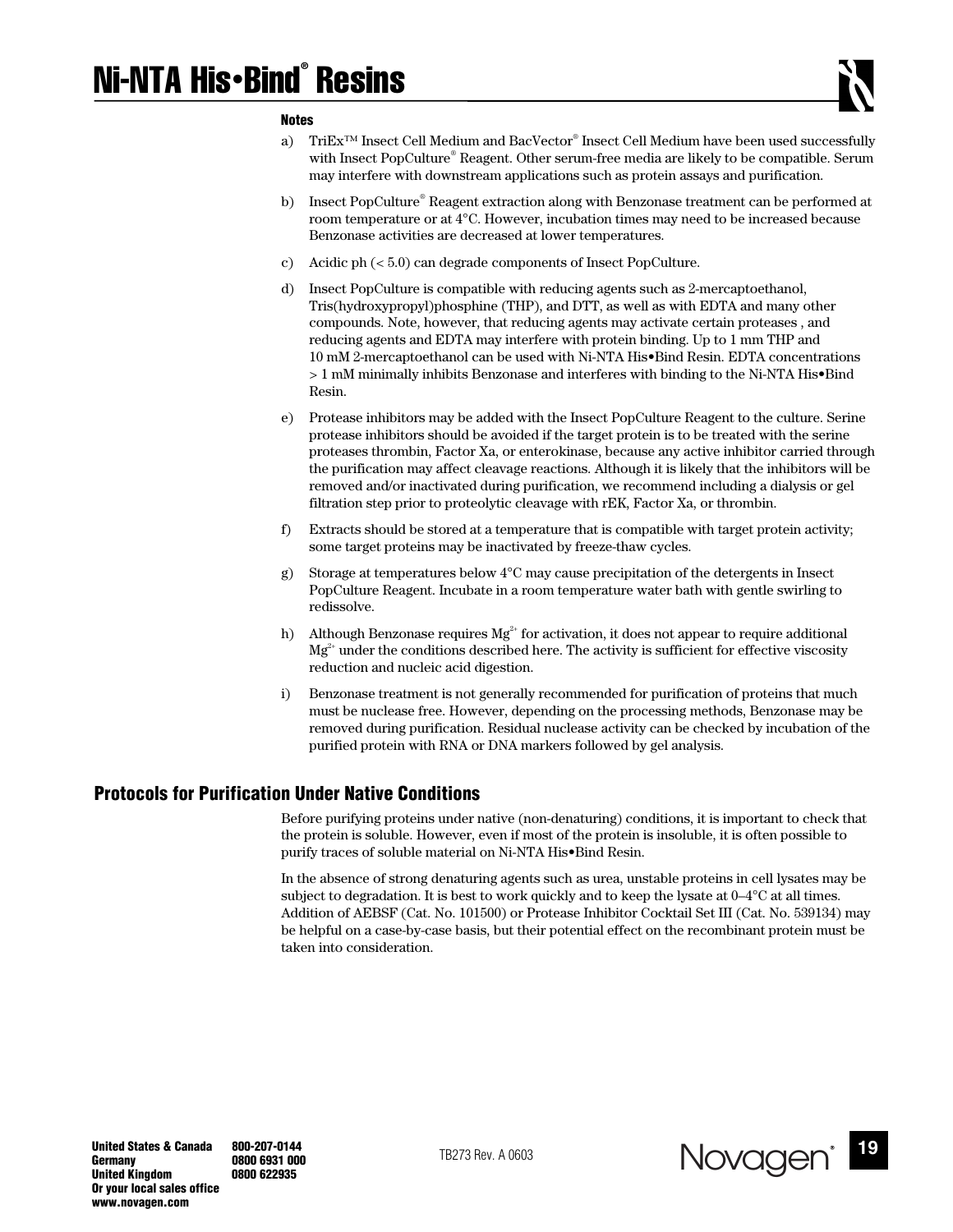## **Batch purification under native conditions**

The amount of lysate required depends on the expression level of the His•Tag fusion protein and the expression system used. The binding capacity of Ni-NTA His•Bind Resins is proteindependent and normally lies between 5–10 mg/ml. For example, Ni-NTA His•Bind Resin and Ni-NTA His•Bind Superflow™ have a binding capacity of 0.3 µmol/ml (8.0 mg/ml) for His•Tag DHFR (~26 kDa). Refer to Table 1, "Determination of cell culture volume requirements" on page 4 for additional information.

For proteins that are expressed at high levels, (10–50 mg of His•Tag fusion protein per liter of cell culture) a 10X-concentrated cell lysate can be used. Four ml of a 10X concentrated cell lysate will contain approximately 0.4–2 mg of His•Tag fusion protein. For much lower expression levels (1–5 mg/liter), 200 ml of cell culture should be used to obtain a 50X concentrated cell lysate (4 ml cell lysate  $= 0.2$ –1 mg of His•Tag fusion protein). See also "Culture size", page 4 for more information.

The 1X Ni-NTA Bind Buffer contains 10 mM imidazole to minimize binding of untagged, contaminating proteins and increase purity with fewer wash steps. If the His•Tag fusion protein does not bind under these conditions, the amount of imidazole should be reduced to 1–5 mM. With His•Tag® fusion proteins exhibiting high binding affinities, the imidazole concentration can be increased to 20 mM.

#### **Materials**

- Cleared lysate from a 40–200 ml culture
- Ni-NTA His•Bind matrix
- Empty columns
- 1X Ni-NTA Bind Buffer
- 1X Ni-NTA Wash Buffer
- 1X Ni-NTA Elute Buffer

Buffer compositions are provided on page 27. Concentrated stocks of Bind, Wash and Elute buffers are available in the Ni-NTA Buffer Kit (Cat. No. 70899-3).

- **1. Add 1 ml of the 50% Ni-NTA His•Bind slurry to 4 ml of 1X Ni-NTA Bind Buffer and mix gently. Allow the resin to settle by gravity, and remove 4 ml of the supernatant with a pipet.**
- **2. Add 4 ml of cleared lysate to the Ni-NTA His•Bind slurry and mix gently by shaking (200 rpm on a rotary shaker) at 4°C for 60 min.**
- **3. Load the lysate-Ni-NTA His•Bind mixture into a column with the bottom outlet capped.**
- **4. Remove bottom cap and collect the column flow-through. Save flow-through for SDS-PAGE analysis.**
- **5. Wash with 2 × 4 ml 1X Ni-NTA Wash Buffer, collect wash fractions. Save wash fractions for SDS-PAGE analysis.**
- **6. Elute the protein with 4 × 0.5 ml 1X Ni-NTA Elution Buffer. Collect the eluate in four tubes and analyze fractions by SDS-PAGE.**

The composition of 1X Ni-NTA Bind, Wash and Elute Buffers can be modified to suit the particular application, e.g. by adding 0.1% Tween, 5–10 mM β-ME, Protease Inhibitor Cocktail III, or increasing NaCl or glycerol concentrations. For more information, see Table 2, "Compatibility of reagents with Ni-NTA His•Bind matrices" on page 9 and "Protocols for Purification Under Native Conditions" on page 19.

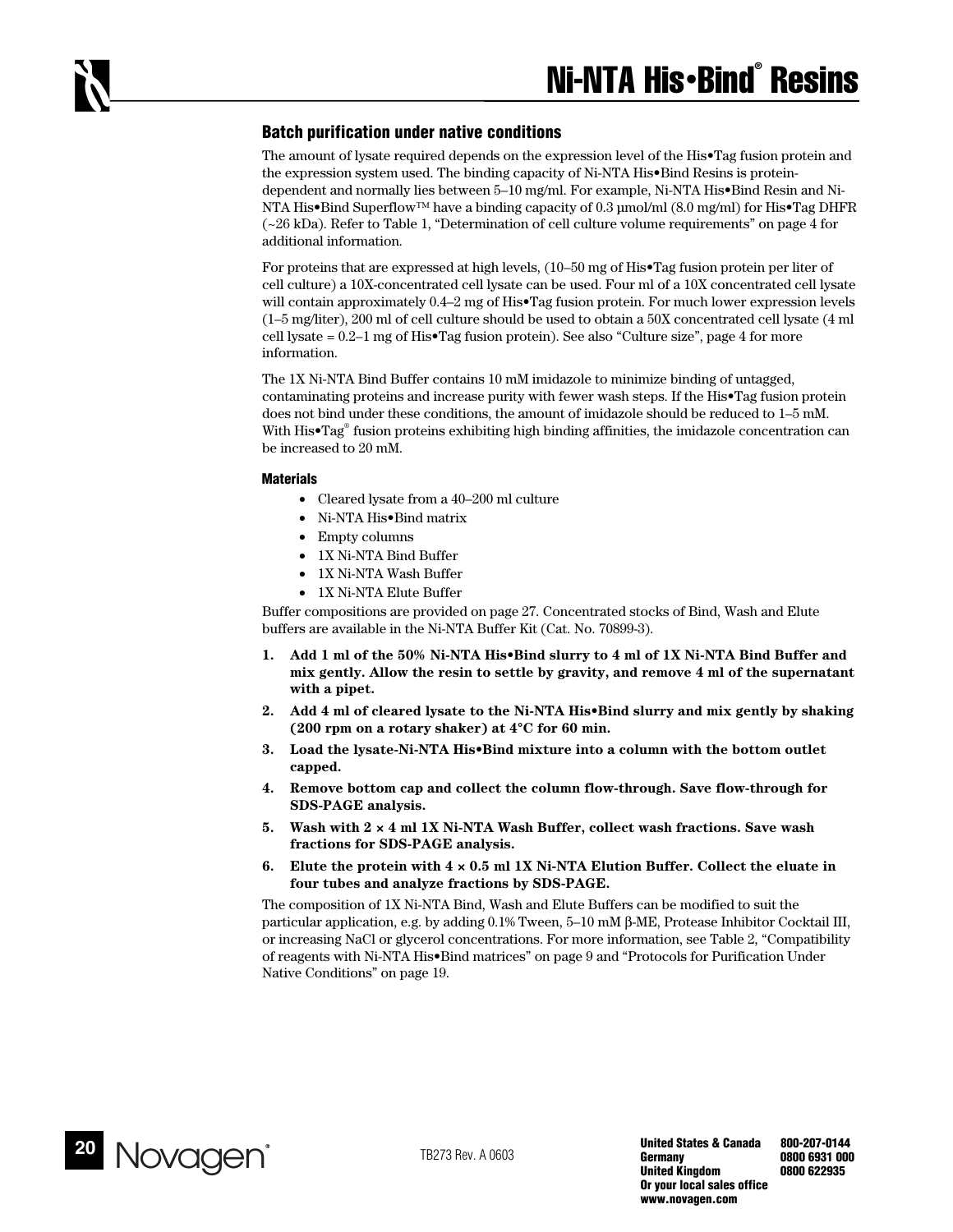## **FPLC purification under native conditions**

If larger amounts of protein are to be purified or if the purification will be performed using FPLC equipment, a Ni-NTA His•Bind Superflow column is the method of choice. The physical stability of Ni-NTA His•Bind Superflow makes it ideal for column chromatography at higher pressures and flow rates.

#### **Materials**

- Cleared lysate from a 40–200 ml culture
- Ni-NTA His•Bind Superflow™
- 1X Ni-NTA Bind Buffer
- 1X Ni-NTA Wash Buffer
- 1X Ni-NTA Elute Buffer
- FPLC column and hardware
- **1. Assemble the column according to the manufacturer's instructions. Remove the top adapter of the column and cap the bottom outlet.**
- **2. Completely resuspend a 50% Ni-NTA His•Bind Superflow slurry and pour the slurry into the column.**

Avoid introducing air bubbles. Slowly pour the slurry down a thin glass rod inserted into the empty column. The column and bed size depends on the amount of His•Tag® fusion protein to be purified. Generally, the binding capacity of Ni-NTA His•Bind Superflow is 5–10 mg protein per ml resin.

#### **3. Allow the resin to settle.**

The packing procedure can be accelerated by allowing the buffer to flow through by uncapping the bottom outlet. If desired, a peristaltic pump may be used, but do not exceed a flow rate of 2 ml/min.

Do not allow resin to dry. If this should occur, resuspend the resin in lysis buffer and repack the column.

Before the bed has settled, more slurry may be added to increase bed volume.

**4. Insert top adapter and adjust to top of bed.**

Do not trap any air bubbles. The column can now be connected to the FPLC system.

**5. Equilibrate column with 5 column volumes of 1X Ni-NTA Bind Buffer.**  The flow rate should not exceed 2 ml/min.

Monitor elution at 280 nm; the baseline should be stable after washing with 5 column volumes.

**6.** Apply lysate to column and wash with 1X Ni-NTA Bind Buffer until the A<sub>280</sub> is **stable.** 

Usually 5–10 column volumes are sufficient.

Monitor pressure at this step. If the lysate is very viscous, the pressure may exceed the recommended value (10 bar). Reduce flow rate accordingly.

Start with a flow rate of 0.5–1 ml/min. If the His•Tag® fusion protein does not bind, the flow rate should be reduced. The flow rate may however be increased for protein elution. Collect the flow-through for SDS-PAGE analysis.

**7.** Wash the column with  $1X$  Ni-NTA Wash Buffer until the  $A_{\text{ss}}$  is stable. Usually 5–10 column volumes are sufficient. Collect fractions for SDS-PAGE analysis.

## **8. Elute the protein with 1X Ni-NTA Elute Buffer.**

If desired, a step-gradient of elution buffer in wash buffer may be used to elute the protein. 5 column volumes of each step are usually sufficient. The His•Tag fusion protein usually elutes in the second and third column volume.

*Note: lmidazole also absorbs at 280 nm, which should be considered when monitoring protein elution. If small amounts of His•Tag fusion proteins are purified, elution peaks may be poorly visible.* 

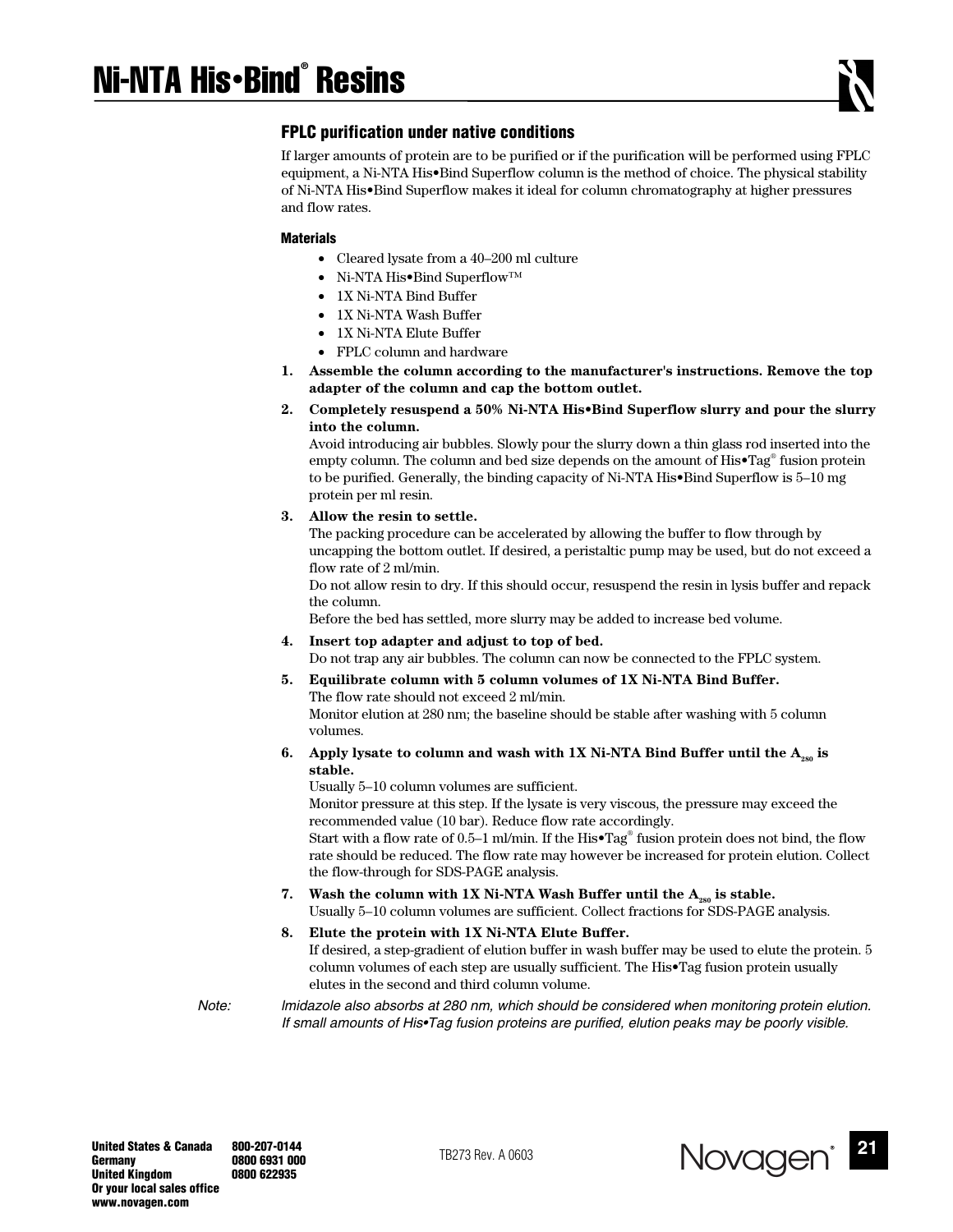## **Protein minipreps under native conditions**

#### **Materials**

- Microcentrifuge tubes
- rLysozyme™ Solution
- Ni-NTA His•Bind Resin
- 1X Ni-NTA Bind Buffer
- 1X Ni-NTA Wash Buffer
- 1X Ni-NTA Elute Buffer
- **1. Transfer 1 ml of bacterial culture to a microcentrifuge tube.**

The amount of culture used depends on the protein expression level. One ml is sufficient if the protein is expressed at high rates (see Table 1, page 4), if lower expression rates are expected, larger volumes may be necessary.

If a time course of expression is being performed, take 1 ml samples of a larger culture at 30 min intervals after induction, collect the cell pellets and store them at  $-20^{\circ}$ C until all the samples are ready for processing.

- 2. Harvest the cells by centrifugation for 1 min at  $15,000 \times g$  and discard supernatant. If larger culture volumes are required, refill microcentrifuge tube and centrifuge. Repeat this step until all cells are harvested.
- **3. Freeze the pellet for 15–20 min at –20°C.**
- **4. Completely thaw the frozen pellet and resuspend cells in 100 µl 1X Ni-NTA Bind Buffer.**

If 1 ml culture is used, the concentration factor is ten. This may not be sufficient for some proteins that are to be purified under native conditions (see Table 1, page 4).

- **5. Add 4.5–6 KU rLysozyme Solution and incubate at 30°C for 15 min .**
- **6. Lyse cells by gently vortexing, taking care to avoid frothing.**

*Optional: Add 2.5 units of Benzonase® Nuclease per 100 µl of resuspended cells. For ease of handling make a 10-fold diluted stock of Benzonase (2.5 units per microliter; see note k on page 13 for dilution buffer).* 

- **7. Centrifuge the lysate for 10 min at 15,000** × **g to remove the cellular debris, and transfer the supernatant to a fresh tube.**
- **8. Add 20 µl of a 50% slurry of Ni-NTA His•Bind Resin (10 µl resin has a capacity for 50–100 µg His•Tag**®  **fusion protein) to each tube, and mix gently for 30 min at 4°C.**
- **9. Centrifuge for 10 sec at 15,000** × **g to pellet the resin, transfer 10 µl of the supernatant to a fresh tube, and discard the remaining supernatant.**  Store the supernatant sample on ice. Supernatant samples will contain any proteins which have not bound to the resin.
- **10. Wash the resin with 2** × **100 µl of 1X Ni-NTA Wash Buffer.**  Centrifuge for 10 sec at  $15,000 \times g$  between each elution step and carefully remove the supernatant.
- **11. Elute the protein with 3** × **20 µl 1X Ni-NTA Elute Buffer**  Centrifuge for 10 sec at  $15,000 \times g$  between each elution step and carefully remove the supernatant to a fresh tube.
- **12. Analyze the supernatant from Step 8 (unbound fraction) and the eluates from Step 10 by SDS-PAGE.**

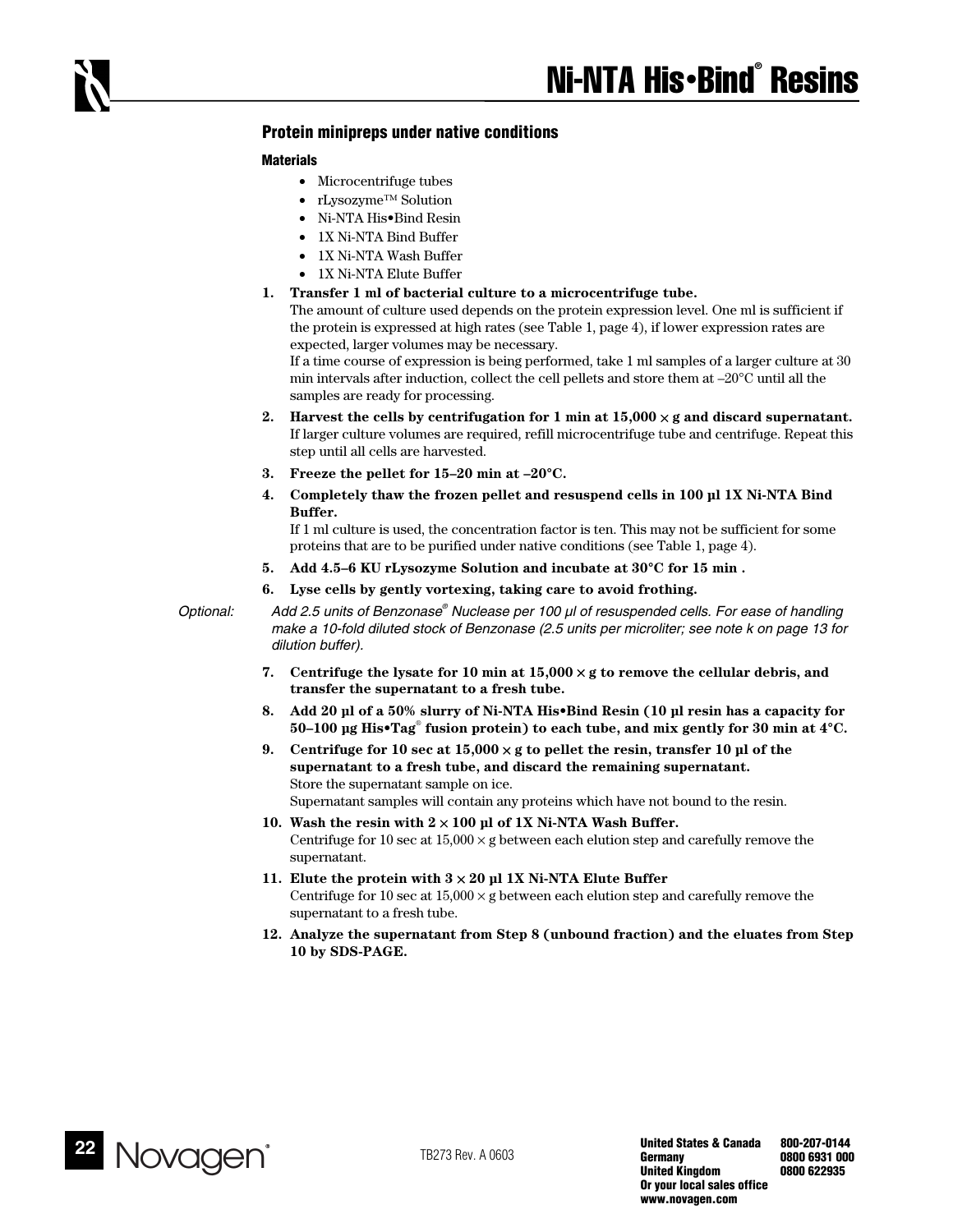# **Protocols for Purification Under Denaturing Conditions**

## **Batch purification under denaturing conditions**

## **Materials**

- Cleared lysate in denaturing lysis/binding buffer, from 20–200 ml culture
- Ni-NTA His•Bind Resin
- Empty columns
- Buffers A–E (see page 27)
- **1. Add 1 ml of the 50% Ni-NTA His•Bind slurry to 4 ml lysate and mix gently by shaking (e.g. 200 rpm on a rotary shaker) for 15–60 min at room temperature.**  The amount of cells required depends on the expression level of the His•Tag® fusion protein and the expression system used. The binding capacity of Ni-NTA His•Bind Resins is proteindependent and normally lies between 5–10 mg/ml. For example, Ni-NTA His•Bind Resin and Ni-NTA His•Bind Superflow have a binding capacity of 0.3 µmol/ml (8.0 mg/ml) for His•Tag DHFR (~26 kDa). Please refer to Table 1, "Determination of cell culture volume requirements" on page 4.

For proteins that are expressed at very high levels (50–100 mg of His•Tag fusion protein per liter of cell culture), a 5X concentrated cell lysate (resuspend the pellet from a 20 ml culture in 4 ml buffer B) can be used. 4 ml of a 5x-concentrated cell lysate in buffer B will contain approximately 1–2 mg of His•Tag fusion protein. For much lower expression levels (1–5 mg/liter), 200 ml of cell culture should be used for a 50X concentrated cell lysate (4 ml cell lysate =  $0.2-1$  mg of His•Tag fusion protein).

- **2. Load lysate-resin mixture carefully into an empty column with the bottom cap still attached.**
- **3. Remove the bottom cap and collect the flow through. Save flow-through for SDS-PAGE analysis.**
- **4. Wash with 2** × **4 ml buffer C. Keep wash fractions for SDS-PAGE analysis.**
- **5.** Elute the recombinant protein with  $4 \times 0.5$  ml buffer D, followed by  $4 \times 0.5$  ml **buffer E. Collect fractions and analyze by SDS-PAGE.**  Monomers generally elute in buffer D, while multimers, aggregates and proteins with two His•Tag sequences will generally elute in buffer E.

## **FPLC purification under denaturing conditions**

If larger amounts of protein are to be purified or if the purification will be performed using FPLC equipment, a Ni-NTA His•Bind Superflow™ column is the method of choice. The physical stability of Ni-NTA Superflow makes it ideal for column chromatography at higher pressures and flow rates.

#### **Materials**

- Cleared lysate in denaturing lysis/binding buffer
- Ni-NTA His•Bind Superflow
- Buffers A–E
- FPLC column and hardware
- **1. Assemble the column according to the manufacturer's instructions. Remove the top adapter of the column and cap the bottom outlet.**
- **2. Thoroughly resuspend a 50% Ni-NTA His•Bind Superflow slurry and pour the slurry into the column.**

Avoid introducing air bubbles. Slowly pour the slurry down a thin glass rod inserted into the empty column.

The column and bed size depends on the amount of His•Tag fusion protein to be purified. Generally, the binding capacity of Ni-NTA His•Bind Superflow is 5–10 mg protein per ml resin.



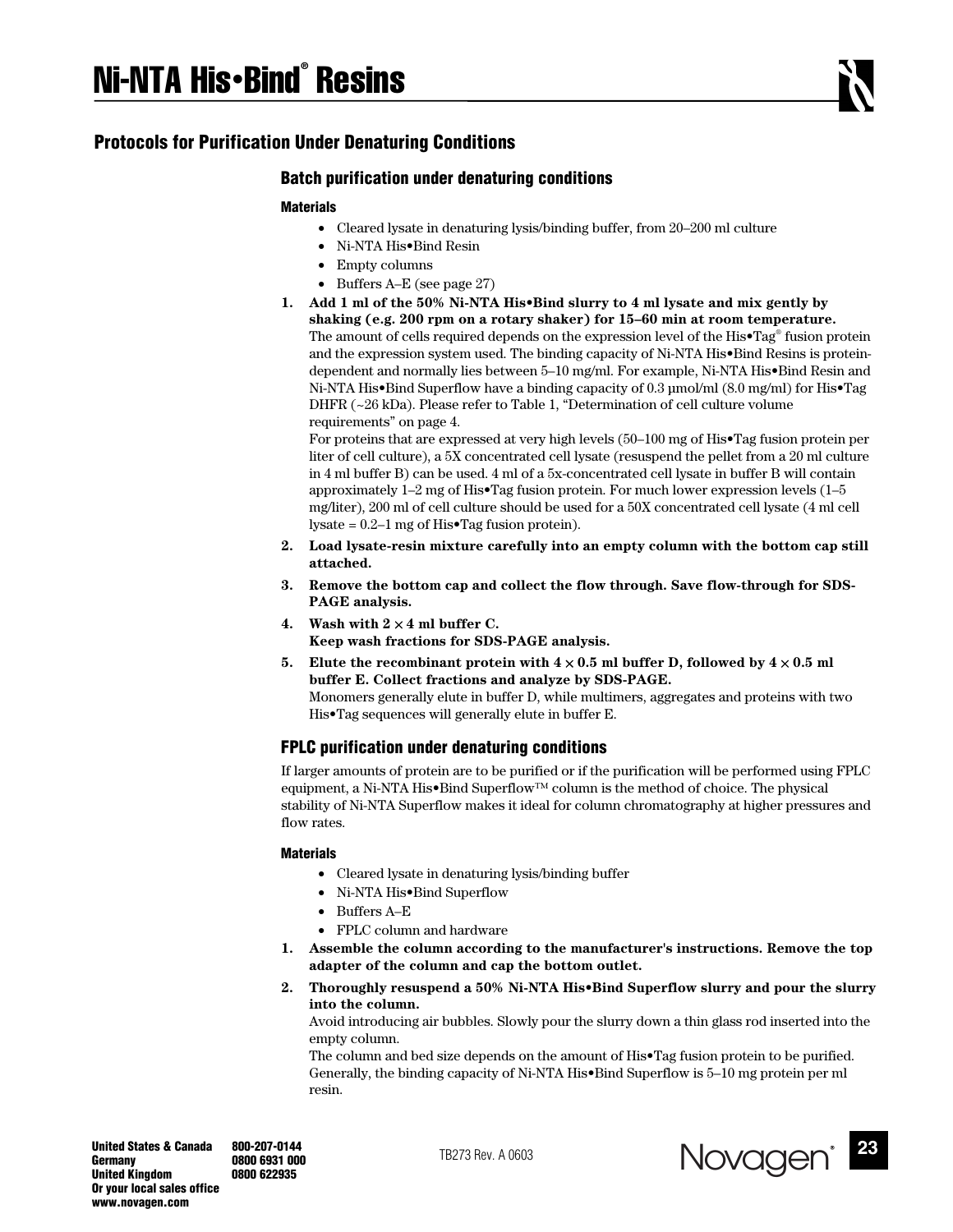#### **3. Allow the resin to settle.**

The packing procedure can be accelerated by allowing the buffer to flow through by uncapping the bottom outlet. If desired, a peristaltic pump may be used, but a flow rate of 2 ml/min should not be exceeded.

Do not allow resin to dry. If this should occur, resuspend resin in buffer B and repack the column.

Before the bed has settled, more slurry may be added to increase bed volume.

- **4. Insert top adapter and adjust to top of bed.**  Do not trap any air bubbles. The column can now be connected to the system.
- **5. Equilibrate column with 5 column volumes of buffer B.**  Monitor elution at 280 nm; the baseline should be stable after washing with 5 column volumes.
- **6.** Apply lysate to column and wash with buffer B until the A<sub>nga</sub> is below 0.01. Usually **5–10 column volumes are sufficient.**

Begin with a flow rate of 1 ml/min. Monitor pressure at this step. If the lysate is very viscous, the pressure may exceed the recommended value (10 bar). If necessary reduce flow rate. Collect the flow-through for SDS-PAGE analysis.

7. Wash with buffer C until the  $A_{280}$  is below 0.01.

Usually 5–10 column volumes are sufficient. The buffer C wash removes proteins that bind nonspecifically to the resin. Collect the wash fractions for SDS-PAGE analysis.

**8. Elute protein with buffer D or buffer E.** 

If elution is incomplete with buffer D, buffer E should be used. Monomers usually elute in buffer D, whereas multimers, aggregates, and proteins with two His•Tag® sequences will generally elute in buffer E. Five column volumes are sufficient. His•Tag fusion proteins usually elute in the second and third column volume.

## **Protein minipreps under denaturing conditions**

#### **Materials**

- Microcentrifuge tubes
- Ni-NTA His•Bind Resin
- Buffers A–C, E (see page 27)
- **1. Transfer 1 ml bacterial culture to a microcentrifuge tube.**

The amount of culture used depends on the protein expression level. One ml is sufficient if the protein is expressed at high rates (see Table 1, page 4). If lower expression rates are expected, larger volumes may be necessary.

If a time course of expression is being performed, take 1 ml samples of a larger culture at 30 min intervals after induction, collect the cell pellets and store them at  $-20^{\circ}$ C until all the samples are ready for processing.

**2.** Harvest the cells by centrifugation for 1 min at  $15,000 \times$ **g** and discard **supernatants.** 

If larger culture volumes are required, refill microcentrifuge tube and centrifuge. Repeat this step until all cells are harvested**.** 

**3. Resuspend cells in 200 µl buffer B. Lyse cells by gently vortexing, taking care to avoid frothing.** 

The solution should become translucent when lysis is complete. Most proteins are soluble in buffer B. If the solution does not become translucent, lyse cells with buffer A.

- **4. Centrifuge the lysate for 10 min at 15,000** × **g to remove the cellular debris, and transfer the supernatant to a fresh tube.**
- **5. Add 50 µl of a 50% slurry of Ni-NTA His•Bind Resin (25 µl resin has a capacity for 125-250 µg His•Tag fusion protein) to each tube, and mix gently for 30 min at room temperature.**

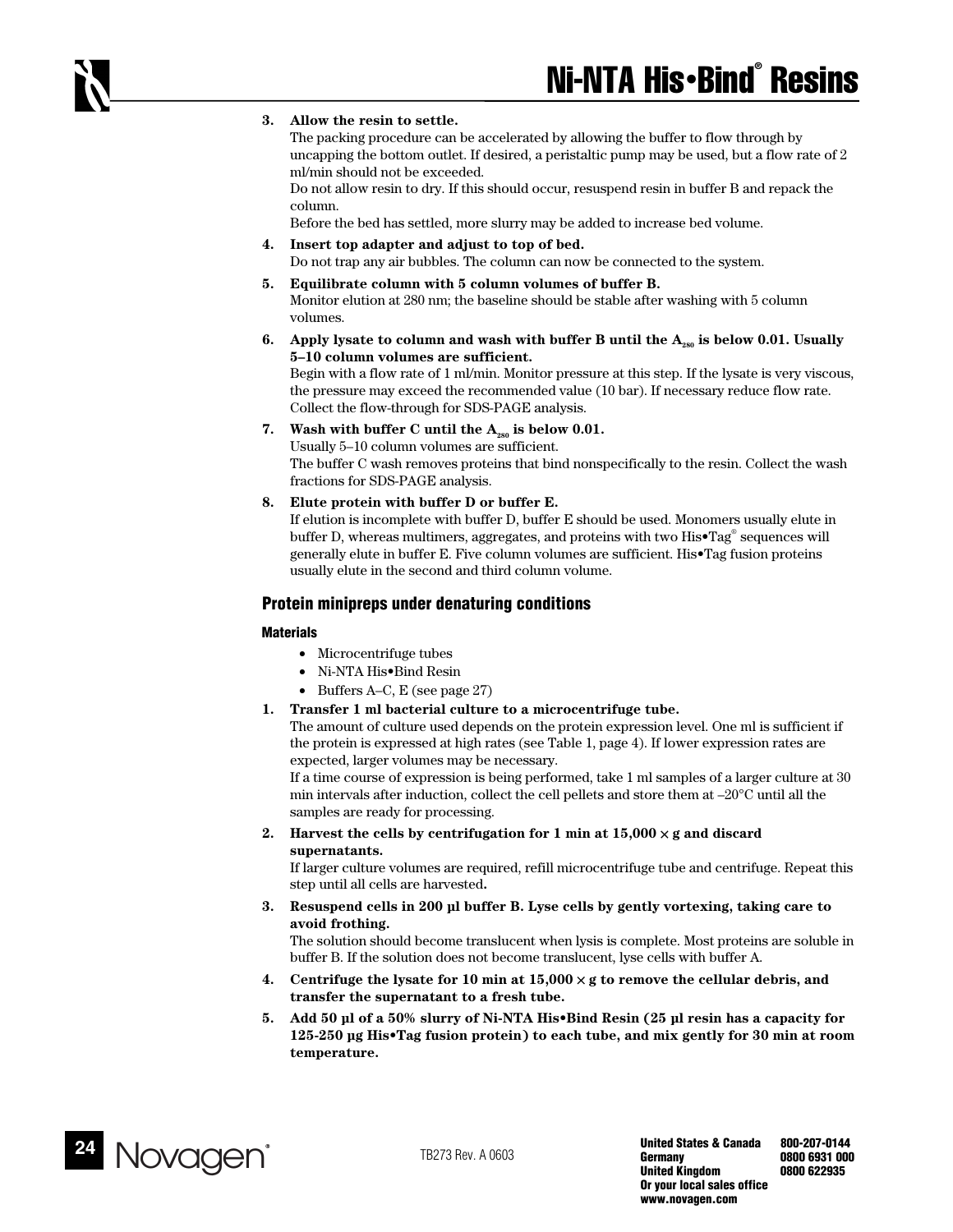**6.** Centrifuge 10 sec at  $15,000 \times g$  to pellet the resin, transfer 10 µl of the supernatant **to a fresh tube, and discard the remaining supernatant. Store the supernatant samples on ice.** 

The supernatant samples will contain any proteins which have not bound to the resin.

- 7. Wash the resin with  $2 \times 250$  µl of buffer C. Centrifuge for 10 sec at  $15,000 \times g$  between each wash step and carefully remove the supernatant.
- 8. Elute the protein with  $3 \times 25$  µl buffer E. Centrifuge for 10 sec at  $15,000 \times g$  between each elution step and carefully remove the supernatant to a fresh tube.
- **9. Analyze the fractions by SDS-PAGE.**

If Buffer A was used to lyse the cells, refer to "Preparation of guanidine containing samples for SDS-PAGE", on page 27.

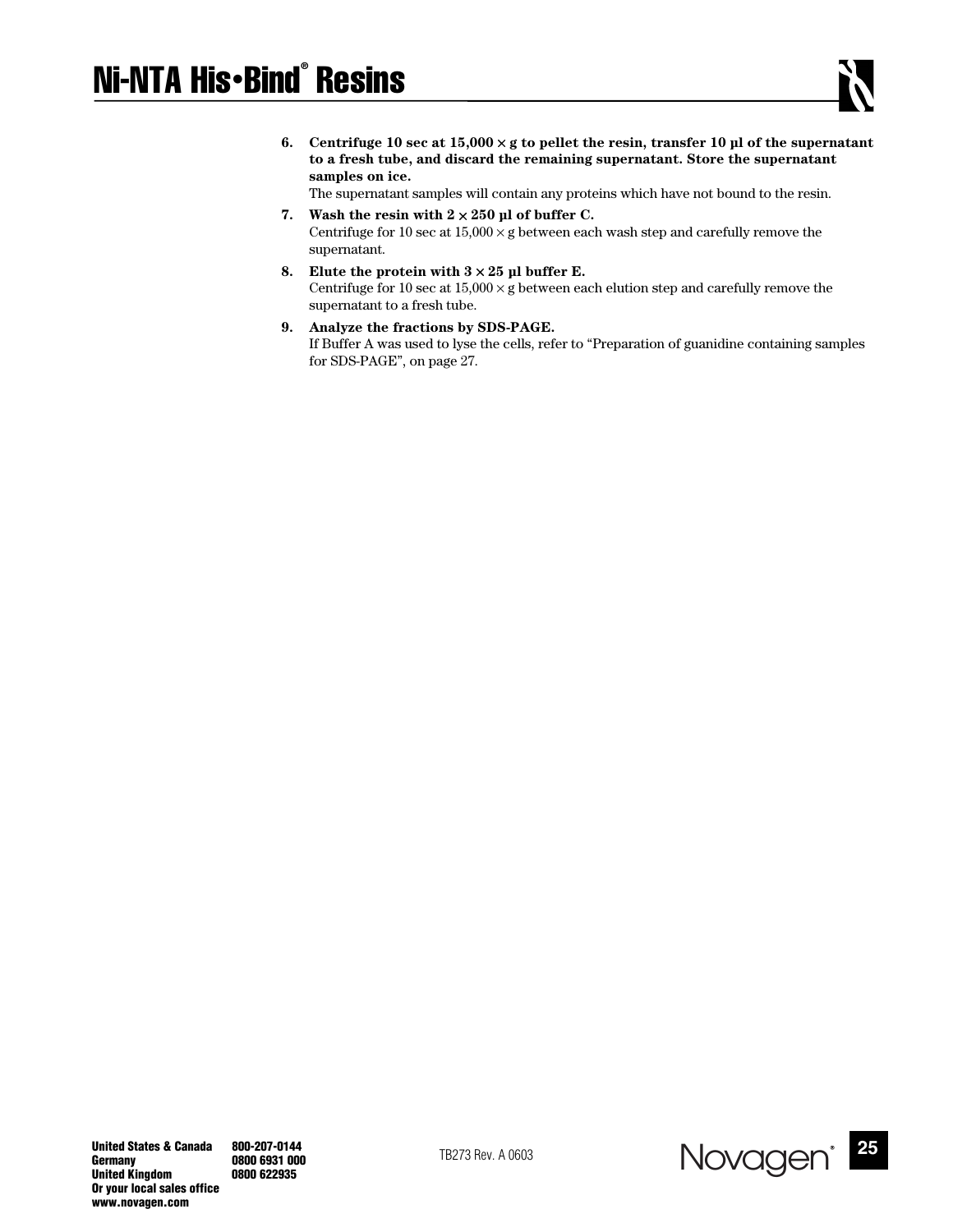# **Troubleshooting**

| <b>Possible explanation</b>                                                              | <b>Comments and suggestions</b>                                                                                                                                                                                                                            |  |  |  |
|------------------------------------------------------------------------------------------|------------------------------------------------------------------------------------------------------------------------------------------------------------------------------------------------------------------------------------------------------------|--|--|--|
| Protein does not bind to the Ni-NTA His•Bind Resin                                       |                                                                                                                                                                                                                                                            |  |  |  |
| His•Tag® sequence is not present.                                                        | Sequence ligation junctions to ensure that the reading frame is<br>correct. Check for possible internal translation starts (N-terminal<br>tag) or premature termination sites (C-terminal tag).                                                            |  |  |  |
| His•Tag sequence is inaccessible.                                                        | Purify protein under denaturing conditions. Move tag to the opposite<br>end of the protein.                                                                                                                                                                |  |  |  |
| His•Tag sequence has been degraded.                                                      | Check that the His•Tag is not associated with a portion of the<br>protein that is processed.                                                                                                                                                               |  |  |  |
| Binding conditions incorrect.                                                            | Check pH and composition of all buffers and solutions.                                                                                                                                                                                                     |  |  |  |
|                                                                                          | Dissociation of urea often causes a shift in pH. pH values should be<br>checked immediately prior to use.                                                                                                                                                  |  |  |  |
|                                                                                          | Ensure that there are no chelating or reducing agents present, and<br>that the concentration of imidazole is not too high.                                                                                                                                 |  |  |  |
| Protein elutes in the wash buffer                                                        |                                                                                                                                                                                                                                                            |  |  |  |
| Wash stringency is too high.                                                             | Lower the concentration of imidazole or increase the pH slightly.                                                                                                                                                                                          |  |  |  |
| His•Tag is partially hidden.                                                             | Reduce wash stringency. Purify under denaturing conditions.                                                                                                                                                                                                |  |  |  |
| Buffer conditions incorrect.                                                             | Check pH and composition of wash buffer.                                                                                                                                                                                                                   |  |  |  |
|                                                                                          | Ensure that there are no chelating or reducing agents present.                                                                                                                                                                                             |  |  |  |
| Protein precipitates during purification                                                 |                                                                                                                                                                                                                                                            |  |  |  |
| Temperature is too low.                                                                  | Perform purification at room temperature.                                                                                                                                                                                                                  |  |  |  |
| Protein forms aggregates.                                                                | Try adding solubilization reagents such as 0.1% Triton X-100 or<br>Tween-20, up to 10 mM β-ME or 1 mM THP, up to 2 M NaCl, or<br>stabilizing cofactors such as Mg <sup>+2</sup> . These may be necessary in all<br>buffers to maintain protein solubility. |  |  |  |
| Protein does not elute                                                                   |                                                                                                                                                                                                                                                            |  |  |  |
| Elution conditions are too mild<br>(protein may be in an aggregate or<br>multimer form). | Elute with a pH or imidazole step-gradient to determine the optimal<br>elution conditions                                                                                                                                                                  |  |  |  |
| Protein has precipitated in the<br>column.                                               | Elute under denaturing conditions. Perform binding and elution in<br>batch format to avoid high local protein concentrations.                                                                                                                              |  |  |  |
| Protein elutes with contaminants                                                         |                                                                                                                                                                                                                                                            |  |  |  |
| Binding and wash conditions not<br>stringent enough.                                     | Include 10-20 mM imidazole in the binding and wash buffers.                                                                                                                                                                                                |  |  |  |
| Column is too large.                                                                     | Reduce the amount of Ni-NTA His•Bind Resin.                                                                                                                                                                                                                |  |  |  |
| Contaminants are associated with<br>His•Tag fusion protein.                              | Add 10 mM β-ME or 1 mM THP to reduce disulfide bonds. Increase<br>salt and/or detergent concentrations, or add ethanol/glycerol to wash<br>buffer to disrupt nonspecific interactions.                                                                     |  |  |  |
| Contaminants are truncated forms of<br>the His•Tag fusion protein.                       | Check for possible internal translation starts (C-terminal His•Tag) or<br>premature termination sites (N-terminal His•Tag).                                                                                                                                |  |  |  |
|                                                                                          | Prevent protein degradation during purification by working at 4°C or<br>by including protease inhibitors.                                                                                                                                                  |  |  |  |
| <b>Discoloration of resin</b>                                                            |                                                                                                                                                                                                                                                            |  |  |  |
| Nickel ions are removed or reduced.                                                      | Ensure that there are no chelating compounds (resin turns white in<br>color) or reducing agents (resin turns brown in color) present in the<br>buffers.                                                                                                    |  |  |  |

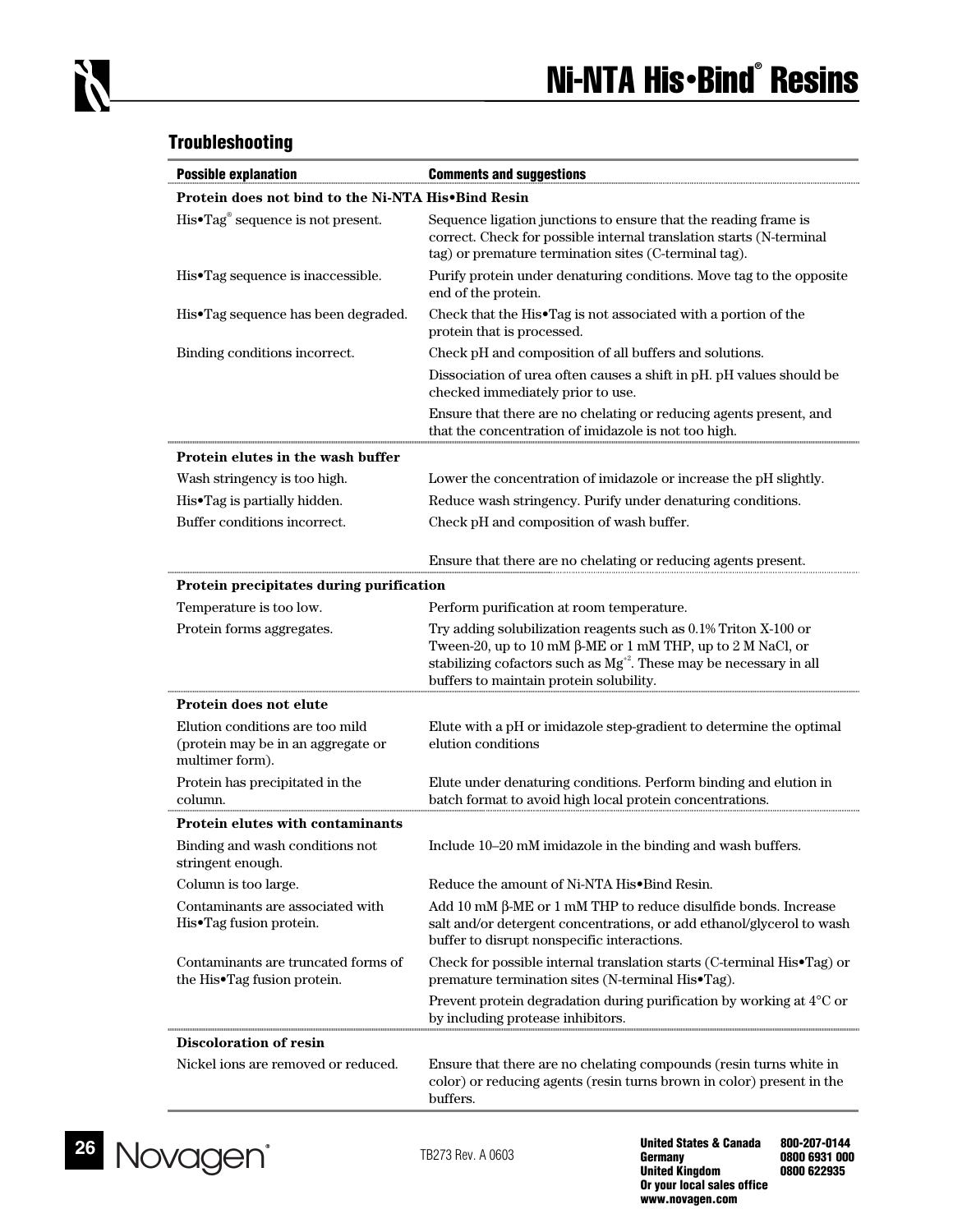## **Solutions**

## **Buffers for purification under native conditions**

1X Ni-NTA Bind Buffer (use for lysis and binding):

 300 mM NaCl, 50 mM sodium phosphate buffer, 10 mM imidazole, pH 8.0 (optional additions for lysis include  $1/10<sup>th</sup>$  volume  $10X$  BugBuster $<sup>®</sup>$  Protein Extraction</sup> Reagent or lysozyme; see "Preparation of cleared bacterial lysates using BugBuster/Benzonase" on page 11, and "Preparation of cleared bacterial lysates under native conditions" on page 14)

1X Ni-NTA Wash Buffer: 300 mM NaCl, 50 mM sodium phosphate buffer, 20 mM imidazole, pH 8.0

1X Ni-NTA Elute Buffer: 300 mM NaCl; 250 mM imidazole, 50 mM sodium phosphate buffer, pH 8.0

#### **Buffers for purification under denaturing conditions**

#### **Denaturing lysis/bind buffers**

Buffer A: 6 M Gu-HCl, 0.1 M sodium phosphate buffer, 0.01 M Tris-Cl, pH 8.0

Buffer B: 8 M urea, 0.1 M sodium phosphate buffer, 0.01 M Tris-Cl, pH 8.0

#### **Denaturing wash buffer**

Buffer C: 8 M urea, 0.1 M sodium phosphate buffer, 0.01 M Tris-Cl pH 6.3

#### **Denaturing elution buffers**

Buffer D: 8 M urea, 0.1 M sodium phosphate buffer, 0.01 M Tris-Cl pH 5.9

Buffer E: 8 M urea, 0.1 M sodium phosphate buffer, 0.01 M Tris-Cl pH 4.5

*Note: Due to the dissociation of urea, the pH of Buffers B, C, D, and E should be adjusted immediately prior to use. Do not autoclave.* 

## **Preparation of guanidine-containing samples for SDS-PAGE**

Since fractions that contain Gu-HCl will form a precipitate when treated with SDS, they must either be diluted with  $\rm H_2O$  (1:6), dialyzed before analysis, or separated from the Gu-HCl by TCA precipitation.

#### **TCA precipitation**

- 1. Dilute 10–25 µl protein samples to 100 µl with  $dH_2O$
- 2. Add 100 µl of 10% TCA.
- 3. Leave on ice for 20 min; centrifuge for 15 min in a microcentrifuge.
- 4. Wash pellet with 100 µl of ice-cold ethanol, dry, and resuspend in sample buffer. If there are any traces of Gu-HCl present, samples must be loaded immediately after heating for 7 min at 95°C.

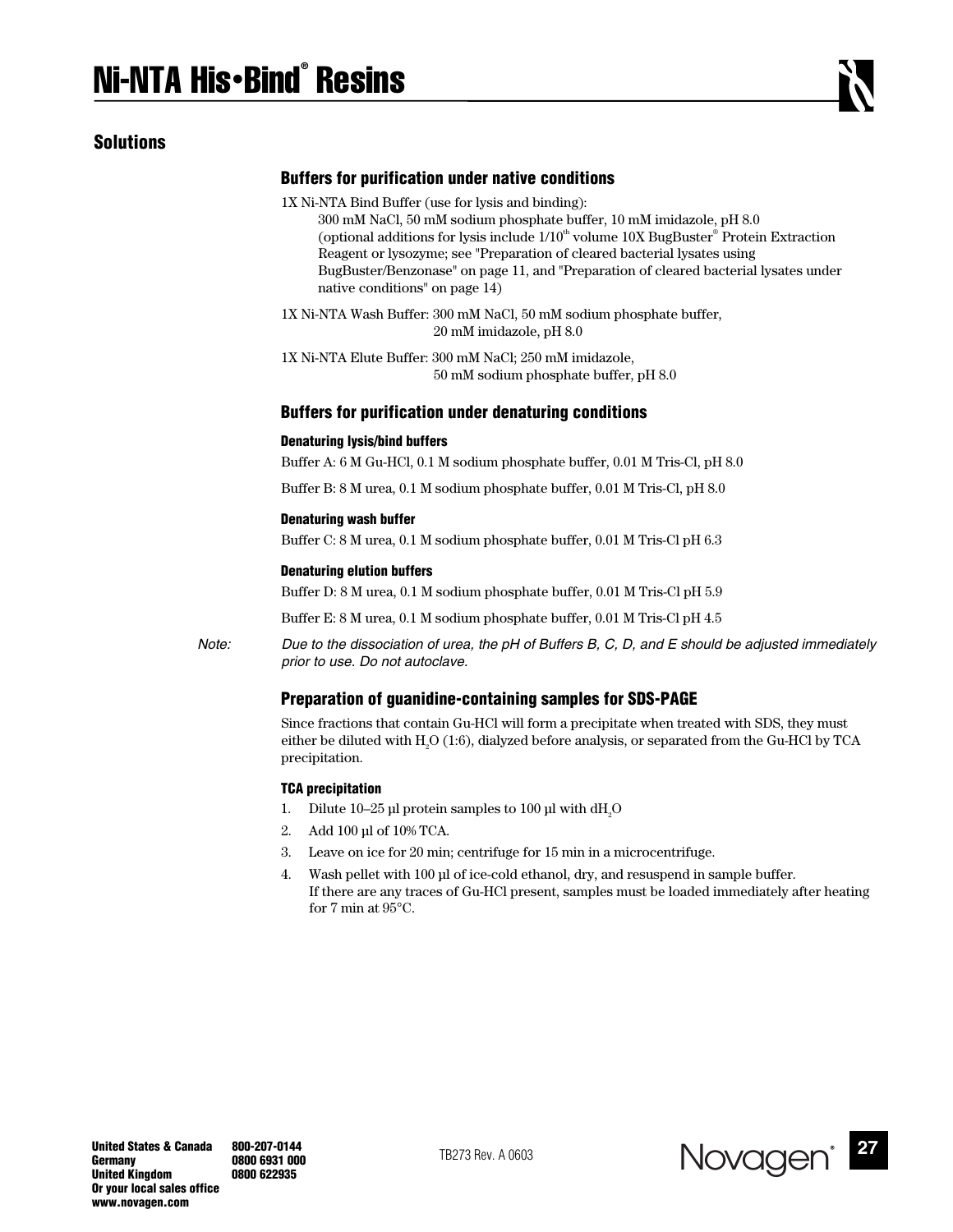# **Reuse of Ni-NTA Resin**

The reuse of Ni-NTA His•Bind Resin depends on the nature of the sample and should only be performed with identical recombinant proteins. We recommend a maximum of 5 runs per column.

If the Ni-NTA Resin changes from light blue to brownish-gray, the following regeneration procedure is recommended.

Wash the column successively with:

- 1. 2 vol regeneration buffer (6 M Gu-HCl, 0.2 M acetic acid).
- 2. 5 vol water.
- 3. 3 vol 2% SDS.
- 4. 1 vol 25% ethanol.
- 5. 1 vol 50% ethanol.
- 6. 1 vol 75% ethanol.
- 7. 5 vol 100% ethanol.
- 8. 1 vol 75% ethanol.
- 9. 1 vol 50% ethanol.
- 10. 1 vol 25% ethanol.
- 11. 1 vol water.
- 12. 5 vol 100 mM EDTA, pH 8.0.
- 13. 10 vol water.
- 14. Recharge the column with 2 vol 100 mM NiSO<sub>4</sub>.
- 15. Wash the column with 2 vol water.
- 16. Wash the column with 2 vol regeneration buffer.
- 17. Equilibrate with 2 vol of a suitable buffer (e.g. 1X Ni-NTA Bind Buffer, Buffer A, or Buffer B).

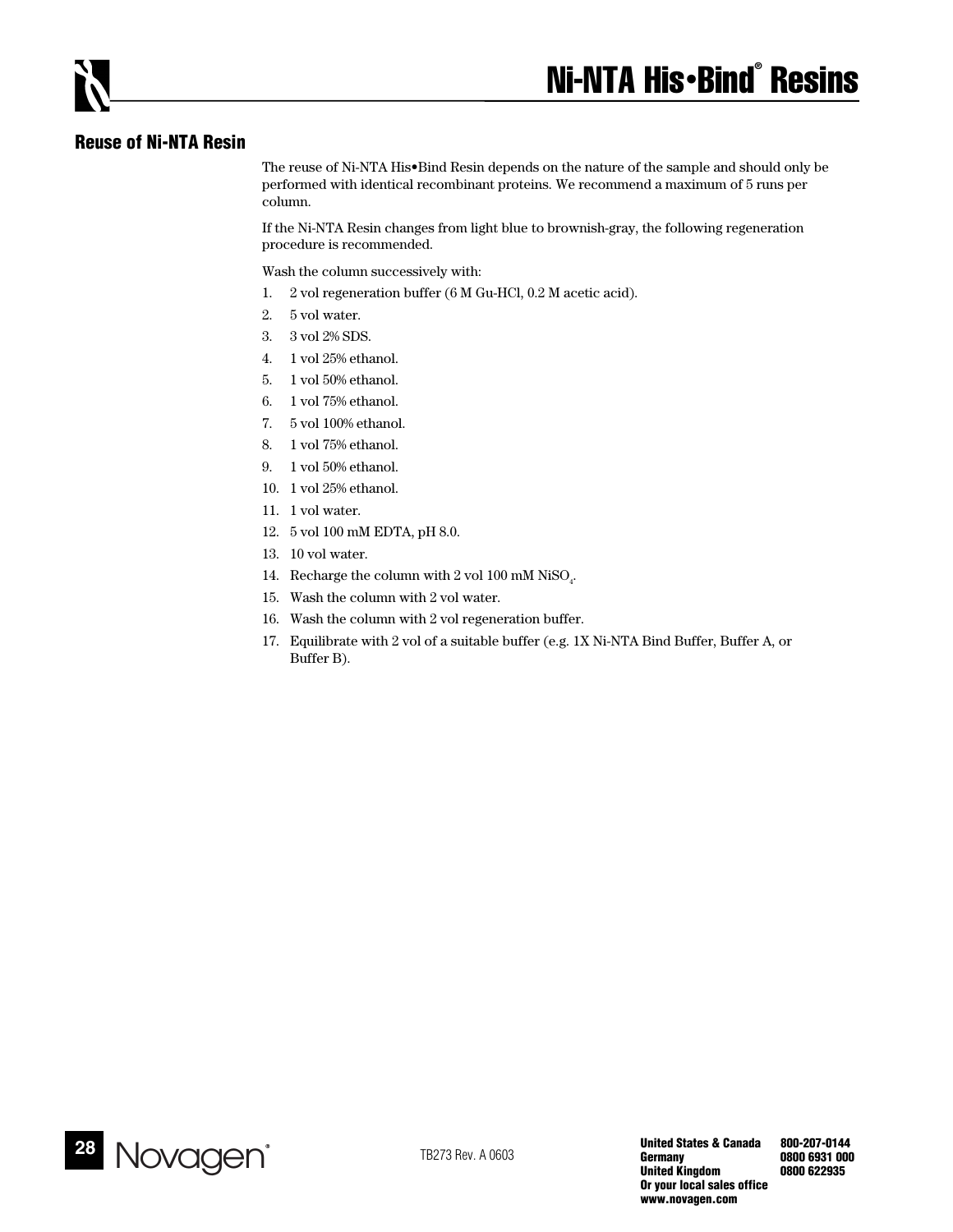# **Additional Information on Protein Refolding**

## **Protein refolding methods**

In the figure below, a number of refolding strategies are shown that have been used to optimize recovery of functional target protein (9–16); not all are detailed in this bulletin). Inclusion bodies are solubilized by exposure to high molarity denaturants, detergents, acidic or alkali buffers, or through combinations of reagents. In general, the presence of Cys residues in the target protein, or specific requirements for the proper formation of essential disulfides, often dictate the use of a reducing agent in the solubilization and refolding buffers.



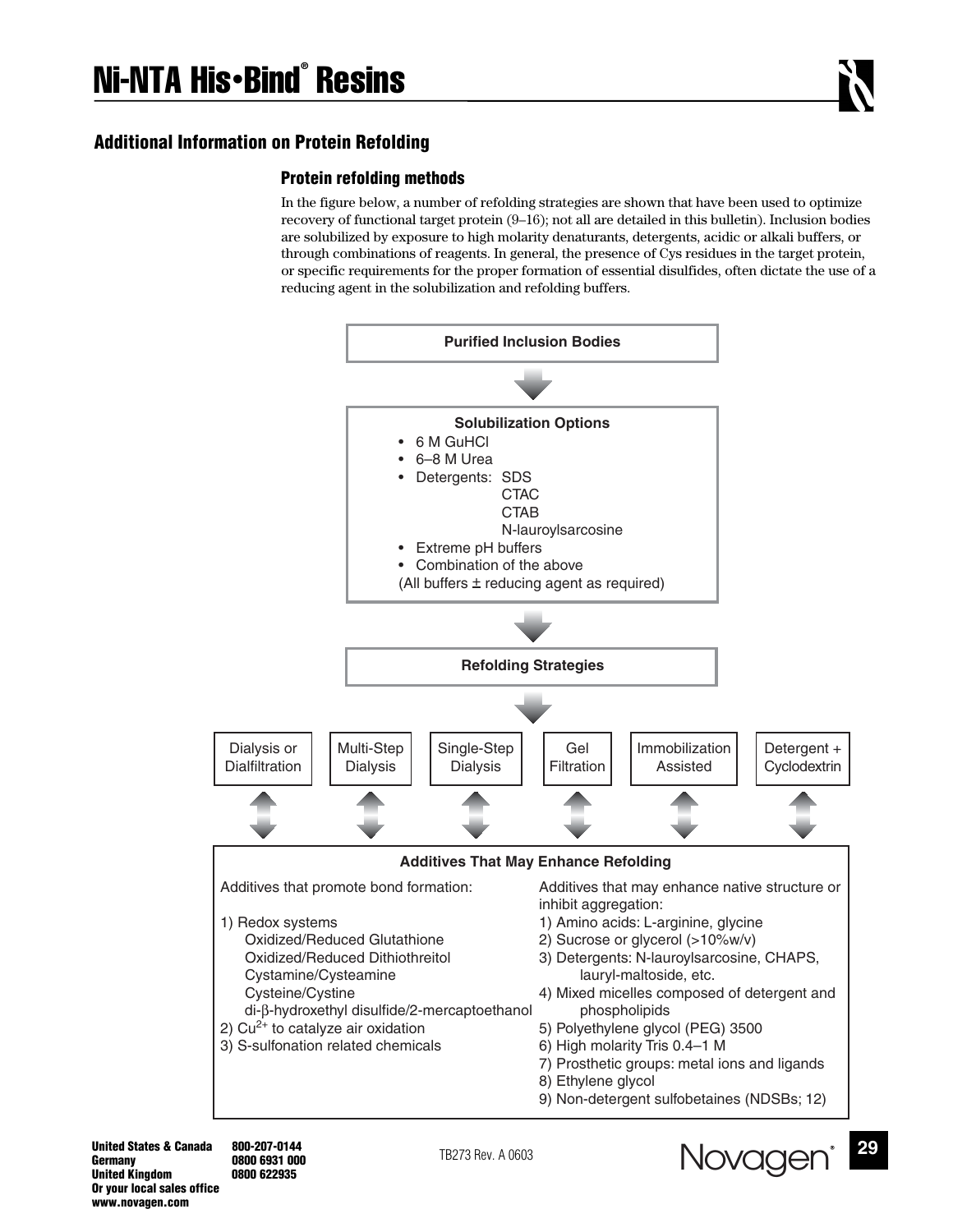When optimizing refolding conditions, consider three basic factors:

- The choice of refolding method
- The inherent properties of the target protein
- The composition of the refolding buffer

The following is a brief examination of these factors. Depending on the target protein being studied, one or more of these strategies can be incorporated into the protocol used with the Protein Refolding Kit reagents to improve recovery of active, properly folded protein.

*Single Step Dialysis or Diafiltration*: This method is based on the relatively slow removal of denaturant by buffer exchange through a membrane of defined molecular weight cut-off. Additives that inhibit aggregation are typically included when the target protein is refolded at intermediate to high concentration (0.1 to 10 mg/ml). Refolding under dilute conditions (1–100 µg/ml) can be performed in the absence of additives; however, this is usually impractical for large amounts of protein due to volume considerations.

*Multi-Step Dialysis:* Instead of proceeding directly to complete denaturant removal as in the Single Step Dialysis Method, denaturant is removed in a step wise fashion. This strategy is beneficial when an intermediate concentration of the denaturant can serve to prevent aggregation and/or destabilize improperly folded protein but no longer denature properly folded protein. The denaturant concentration under which these conditions exist can be approximated by transverse urea gradient gel electrophoresis as summarized in reference (10).

*Single-Step Dilution*: The denatured protein is diluted many fold directly into refolding buffer to achieve low concentration conditions that promote folding and disfavor aggregation. Slow stepwise addition of the denatured protein to the refolding buffer produces protein concentrations that are effective for refolding because properly refolded protein is not believed to participate in aggregation. In this way, the concentration of properly folded protein and the overall volume can be kept at reasonable levels.

*Gel Filtration*: The rate of buffer exchange in this method is intermediate between that found in Single Step Dilution and Dialysis. This method is only suitable for proteins that do not produce insoluble intermediates upon refolding.

*Immobilization Assisted*: This method requires that the target protein possess an affinity tag for an insoluble matrix. Immobilization of the target protein on the matrix should theoretically circumvent protein-protein aggregation due to the spatial separation of the bound protein (15). One advantage realized by this method is the ability to refold and elute at relatively high protein concentrations (5 mg/ml in reference (15)). In particular, this method seems well suited for the development of optimized refolding protocols for CBD fusions.

*Detergent + Cyclodextrin*: This method was devised in an attempt to simulate the role that chaperones play in the refolding process. Detergents that prevent aggregation of the target protein in the first step are stripped away by exposure to cyclodextrins in the second step thereby allowing the protein to refold (14).

### **Protein properties that influence refolding conditions**

#### **Disulfide Bonds**

The presence of (or the requirement for) disulfide bonds in a correctly folded fusion protein help indicate what refolding reagents to use. If analytical amounts of native target protein are available for assay, methods are described for "trapping" reduced disulfides that may be useful in determining whether your target has disulfides that are essential to protein function (13). In general, when disulfide bonds are necessary for correct folding, a reducing agent such as DTT is included in the solubilization step and maintained during the initial refolding to prevent intermolecular disulfide cross-linking. The reducing agent is then removed by dialysis and, when necessary, thiol redox reagents, such as oxidized/reduced glutathione (10–12), are added to catalyze correct disulfide bond formation and inhibit the formation of non-productive disulfide intermediates. Thiol reagent treatment of solubilized inclusion bodies encourages disulfide bond formation and exchange through the use of a low molecular weight thiol and disulfide mixture. The reaction occurs through a two-step process where thiol groups on the target protein form a mixed disulfide intermediate with the low molecular weight disulfide followed by a disulfide



**United States & Canada 800-207-0144 Germany 0800 6931 000 United Kingdom Or your local sales office www.novagen.com**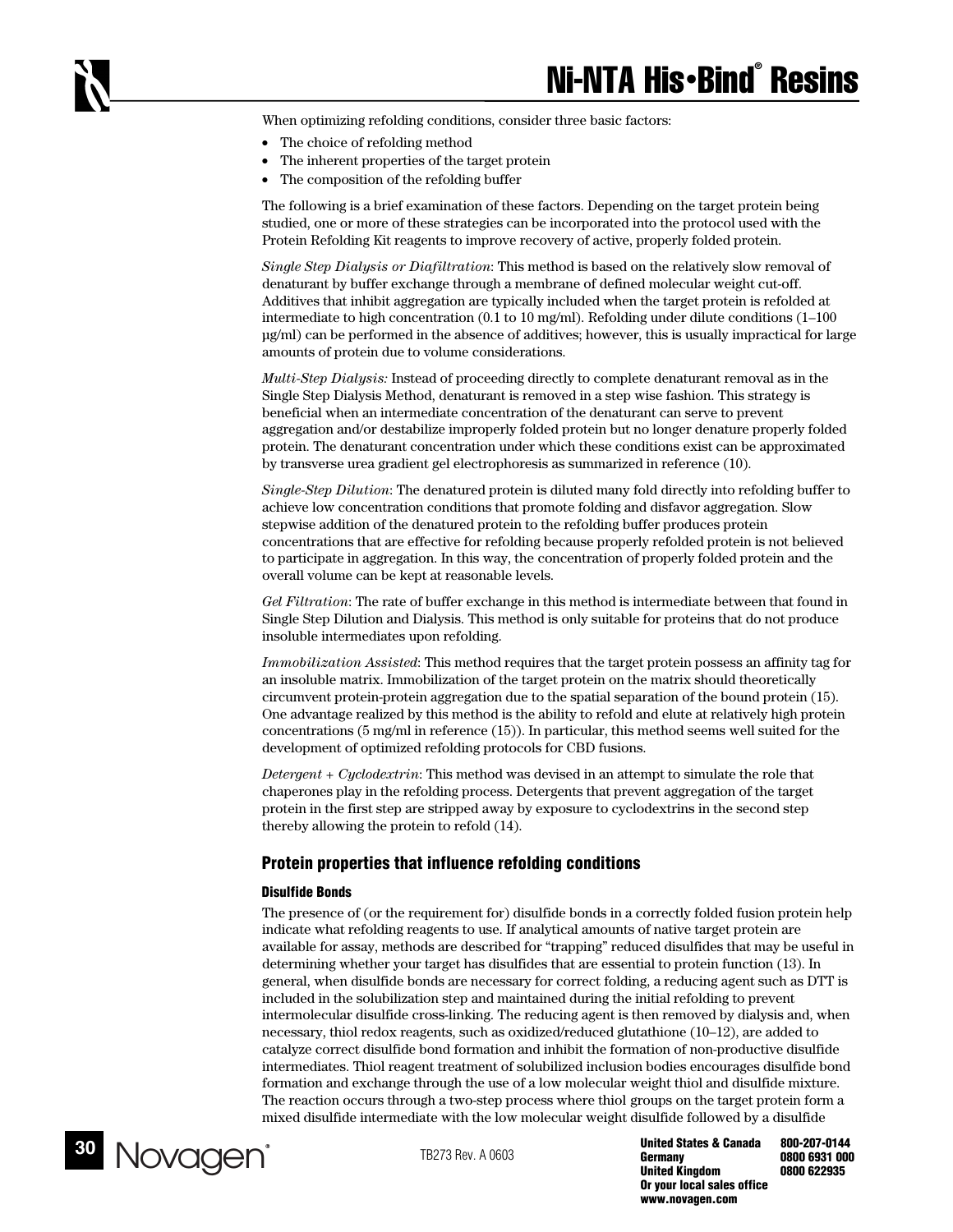# Ni-NTA His•Bind® Resins



exchange reaction with a second thiol group residing on the target protein to form an intramolecular disulfide (10). Several factors influence the rate of disulfide exchange, including reaction temperature, pH (pH 8-9 to favor formation of thiolate anions: S), conformation and proximity of cysteine residues, and steric hindrance or reactivity of thiols. Exogenous low molecular weight thiol is added to allow reversibility of wrongly paired disufides. The reductant (RSH, e.g., 1 mM reduced glutathione) is typically added in a five to ten-fold molar excess over the oxidant (RSSR, e.g., 0.2 mM oxidized glutathione). Proteins that lack essential disulfides can often be solubilized and refolded without the addition of reducing agents.

#### **Hydrophobicity and Aggregation**

The presence of high numbers of aromatic and aliphatic residues (ala, cys, val, ile, leu, met, phe, and trp) are thought to decrease the solubility of proteins during refolding and contribute to the aggregation of protein folding intermediates (9). The simplest way to minimize hydrophobic aggregation is to include a mild detergent in the buffer during solubilization of inclusion bodies. N-lauroylsarcosine has been reported to effectively reduce hydrophobic aggregation and allow the recovery of monomeric, active protein from inclusion bodies (9, 10). A unique set of compounds, the non-detergent sulfobetaines (NDSBs) appear to be particularly useful in preventing aggregation during refolding (16). Another frequently used approach, although less convenient, is to dilute solubilized protein to < 1 µg/ml to decrease intermolecular aggregation. This approach has the disadvantage of dramatically increasing the required solution volumes for even small amounts of protein. Alternatively, proteins can be concentrated prior to purification by precipitation with ammonium sulfate.

#### **Prosthetic Groups**

Knowledge of any essential prosthetic groups can be helpful in optimizing buffers for your specific target protein. For example, bacterial alkaline phosphatase is reported to require  $\text{Zn}^{2+}$  for proper refolding and  $Mg^{2+}$  for full enzymatic activity. When dialyzing solubilized inclusion bodies against a buffer containing these two cations, enzymatically active protein was recovered (12). The use of divalent cations in the presence of DTT is not recommended because it can cause oxidation of the reducing agent and precipitation of the reduced salt.

#### **Net Charge**

The net charge of a given protein can be used as a guide for the determination of buffer conditions that may enhance protein solubility. The net charge of a protein can be calculated by summing the basic amino acid residues (arginine, lysine) and subtracting the absolute value of the acidic amino acid residues (aspartic and glutamic acid) (10). If the net charge is near zero, refolding at neutral pH may result in aggregation and poor recovery of protein following solubilization. By shifting the pH away from neutral, greater solubility and recovery of functional protein are possible.

## **Refolding buffer additives**

A primary consideration when determining refolding buffer composition is whether or not there is a need for disulfide bond formation as discussed above. In addition, a wide variety of compounds have been demonstrated to enhance the refolding process for specific proteins including amino acids, mild detergents, polymers, prosthetic groups, sugars, ligands and mixed micelles (summarized in (10, 11)). In general, these additives are believed to exert their influence by either decreasing the tendency of mis-folded or partially folded intermediates to aggregate, stabilizing the properly folded product, inhibiting non-productive refolding pathways or a combination of the above.

Determination of optimal refolding conditions for a given target protein is still largely an empirical process. Performing small-scale matrix experiments in which numerous additives are tested under similar conditions is often required. This type of analysis is greatly facilitated by target proteins that have activity that is easily assayed when properly folded. In lieu of this, the presence of detection tags (e.g.,  $S\bullet Tag^{TM}$  sequence) in the target protein can be used to monitor the success of refolding given the appropriate fractionation of properly and improperly refolded protein.